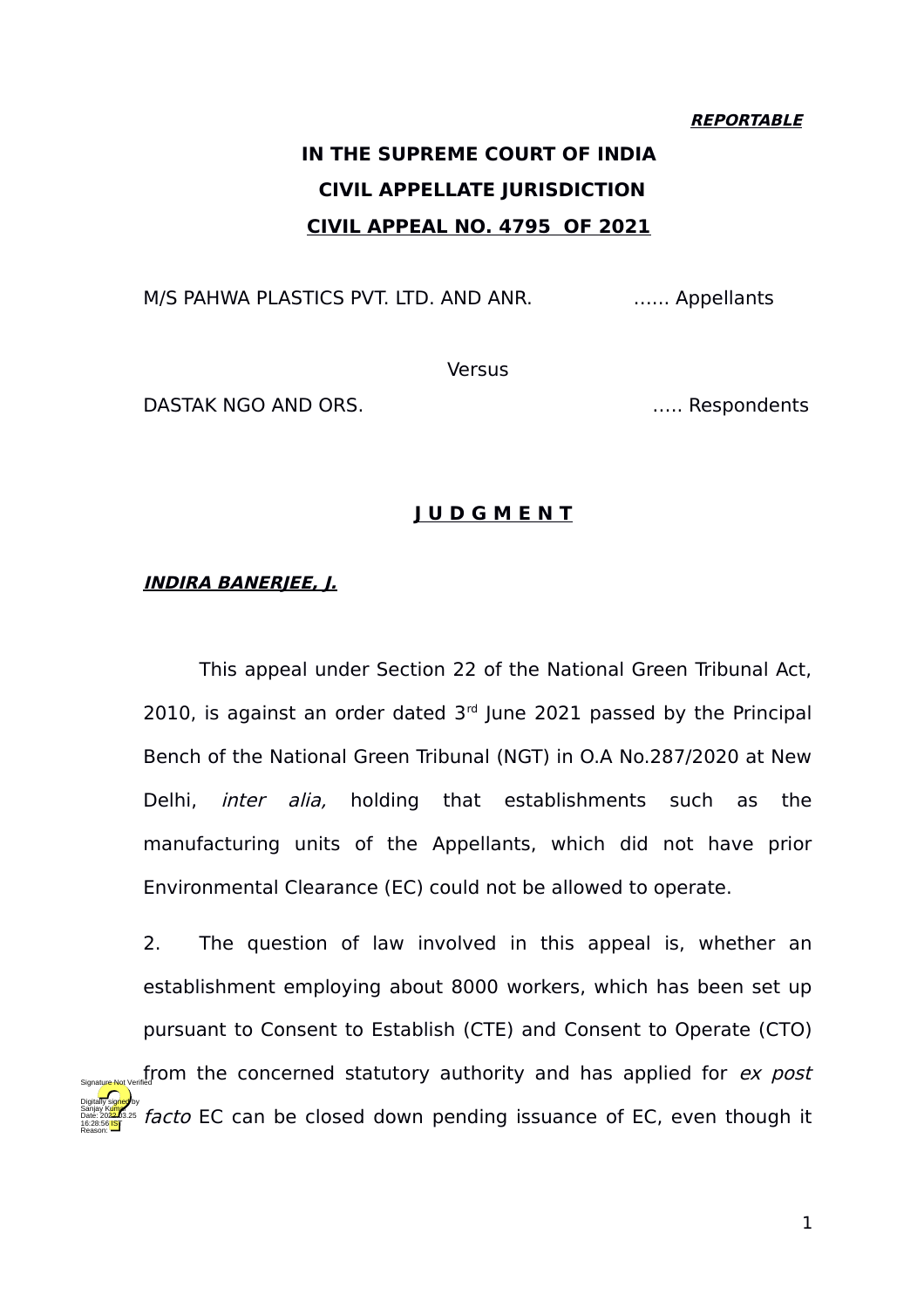may not cause pollution and/or may be found to comply with the required pollution norms.

3. With increasing industrialization and the establishment of factories which emitted smoke and other pollutants, there was worldwide concern for protection of environment. In June 1972, the United Nations Conference on the Human Environment was held in Stockholm, where decisions were taken to take appropriate steps for preservation of the natural resources of the earth, which, among other things, included preservation of the quality of air and water by controlling pollution.

4. In 1974, Parliament enacted the Water (Prevention and Control of Pollution) Act, 1974, with a view to prevent and control water pollution and to maintain and restore wholesomeness of water.

5. In furtherance of the decisions taken at Stockholm, Parliament enacted the Air (Prevention and Control of Pollution) Act, 1981, hereinafter referred to as "the Air Pollution Act", to provide for prevention, control and abatement of air pollution.

6. The Air Pollution Act provides for the constitution of a Central Pollution Control Board (CPCB) and State Pollution Control Boards (SPCB) to deal with the problem of air pollution. Section 16 of the Air Pollution Act enables the Central Pollution Control Board to take steps to improve the quality of air and to prevent, control or abate air pollution in the country. Section 17 of the Air Pollution Act enables the State Pollution Control Boards to plan comprehensive programmes for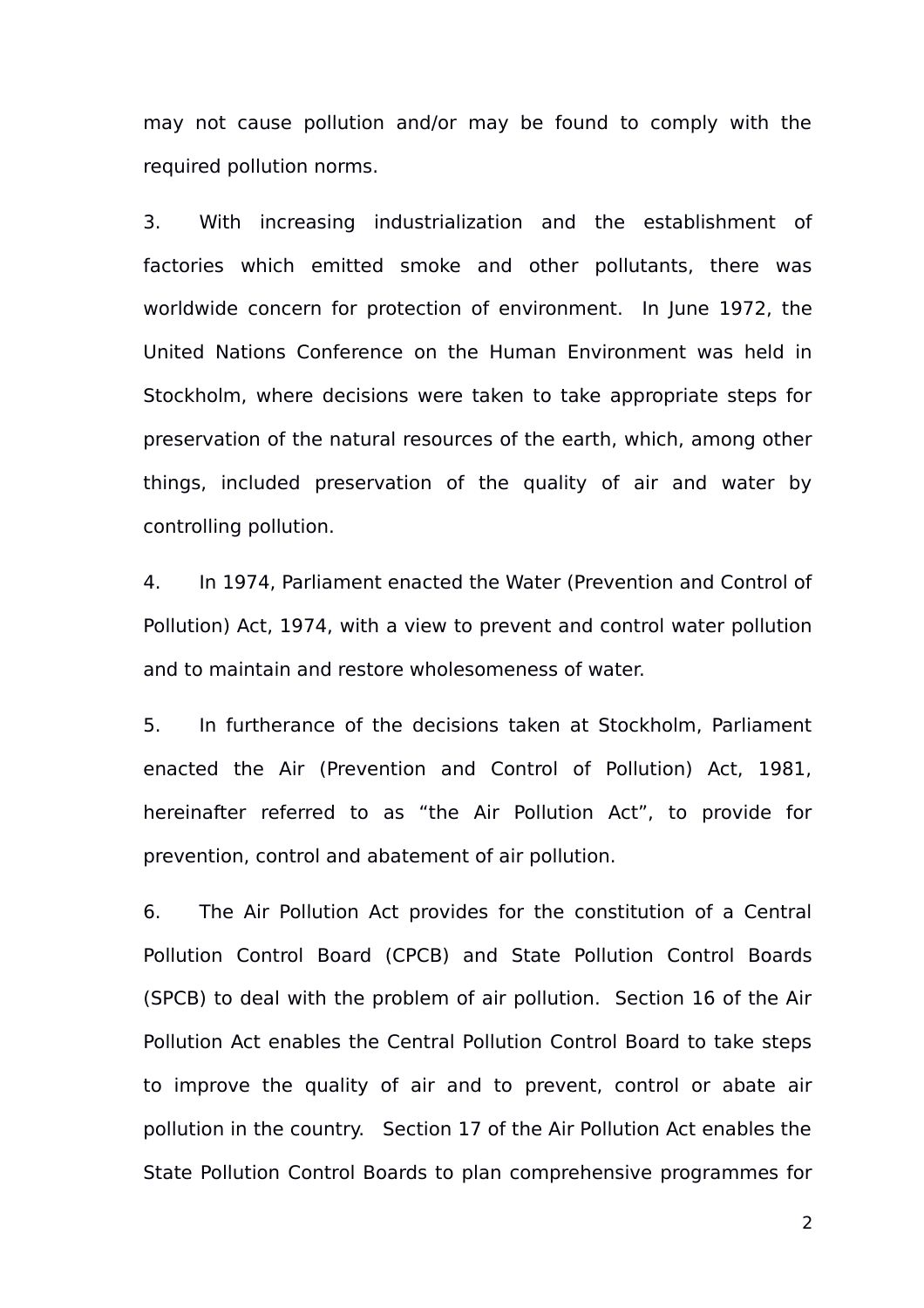the prevention, control or abatement of air pollution, *inter alia*, by laying down standards for emission of air pollutants.

7. Section 18 of the Air Pollution Act enables the Central Government to give directions by which the CPCB is to be bound. Similarly, every SPCB is to be bound by directions in writing as might be given by the CPCB or the State Government.

8. Where a notification is issued under the Air Pollution Act, placing an area within the control area of air pollution, permission is necessary to set up and operate any factory or plant thereat. No person operating any factory or plant in any air pollution control area is to discharge or cause or permit to be discharged the emission of any air pollutants, in excess of the standards laid down by the SPCB under Clause (g) of sub-Section (1) of Section 17.

9. The Environment (Protection) Act, 1986, hereinafter referred to as "the EP Act" was also enacted pursuant to the decisions taken at the United Nations Conference on the Human Environment, held in Stockholm in June, 1972. As per the Statement of Objects and Reasons for enactment of the EP Act, the said Act has been prompted by concern over the environment, that has grown all over the world since the 60s.

10. Sub-section (1) of Section 3 of the EP Act empowers the Central Government to take all such measures as it might deem necessary or expedient for the purpose of protecting and improving the quality of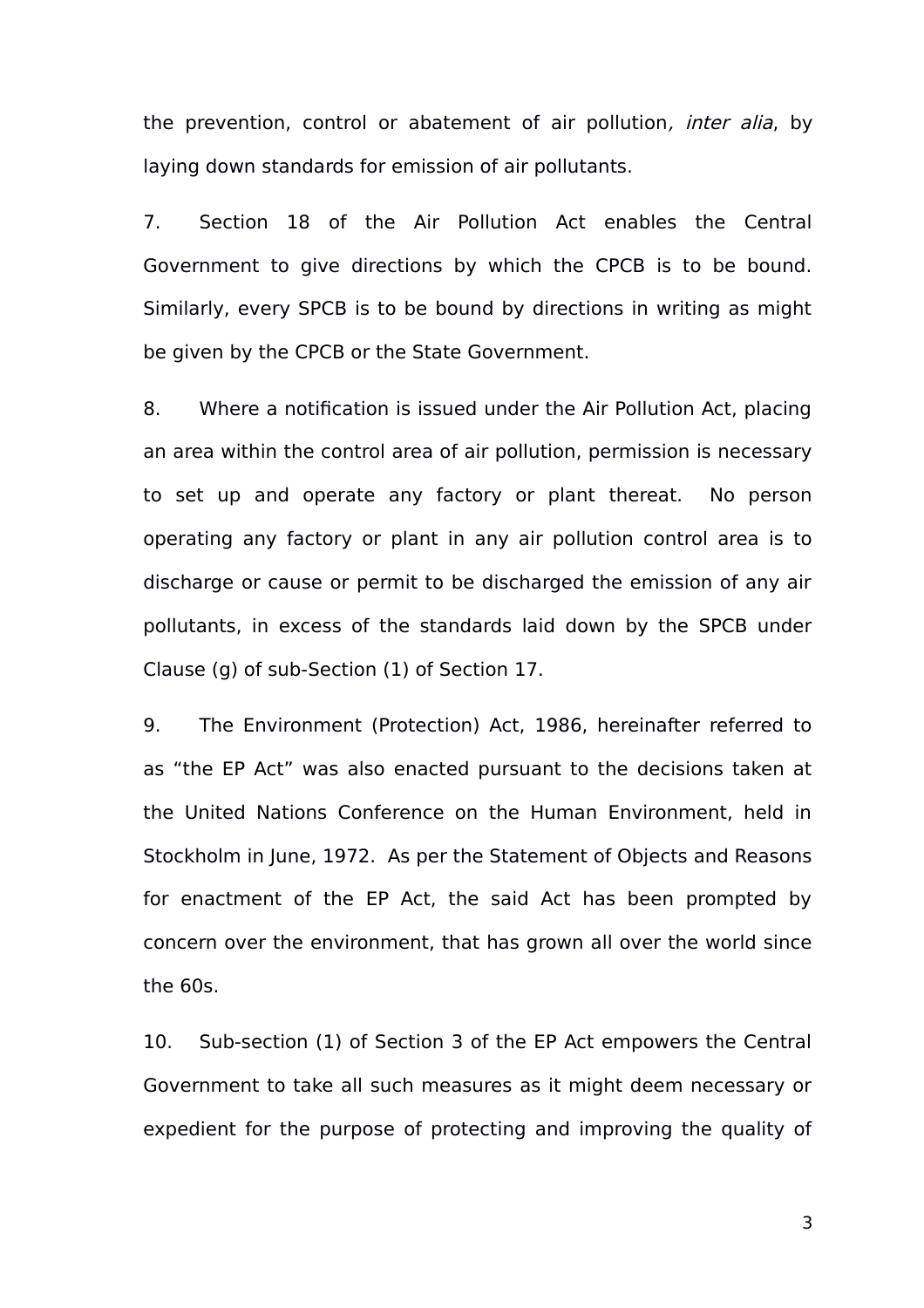the environment and preventing, controlling and reducing environmental pollution.

11. Sub-section (2) of Section 3 of the EP Act enables the Central Government to take, inter alia, the following measures:

"(i) co-ordination of actions by the State Governments, officers and other authorities—

(a) under this Act, or the rules made thereunder; or

(b) under any other law for the time being in force which is relatable to the objects of this Act;

(ii) planning and execution of <sup>a</sup> nation-wide programme for the prevention, control and abatement of environmental pollution;

(iii) laying down standards for the quality of environment in its various aspects;

(iv) laying down standards for emission or discharge of environmental pollutants from various sources whatsoever:

Provided that different standards for emission or discharge may be laid down under this clause from different sources having regard to the quality or composition of the emission or discharge of environmental pollutants from such sources;

(v) restriction of areas in which any industries, operations or processes or class of industries, operations or processes shall not be carried out or shall be carried out subject to certain safeguards;

(vi) laying down procedures and safeguards for the prevention of accidents which may cause environmental pollution and remedial measures for such accidents;

(vii) laying down procedures and safeguards for the handling of hazardous substances;

(viii) examination of such manufacturing processes, materials and substances as are likely to cause environmental pollution;

(ix) carrying out and sponsoring investigations and research relating to problems of environmental pollution;

 $(x)$  inspection of any premises, plant, equipment, machinery, manufacturing or other processes, materials or substances and giving, by order, of such directions to such authorities, officers or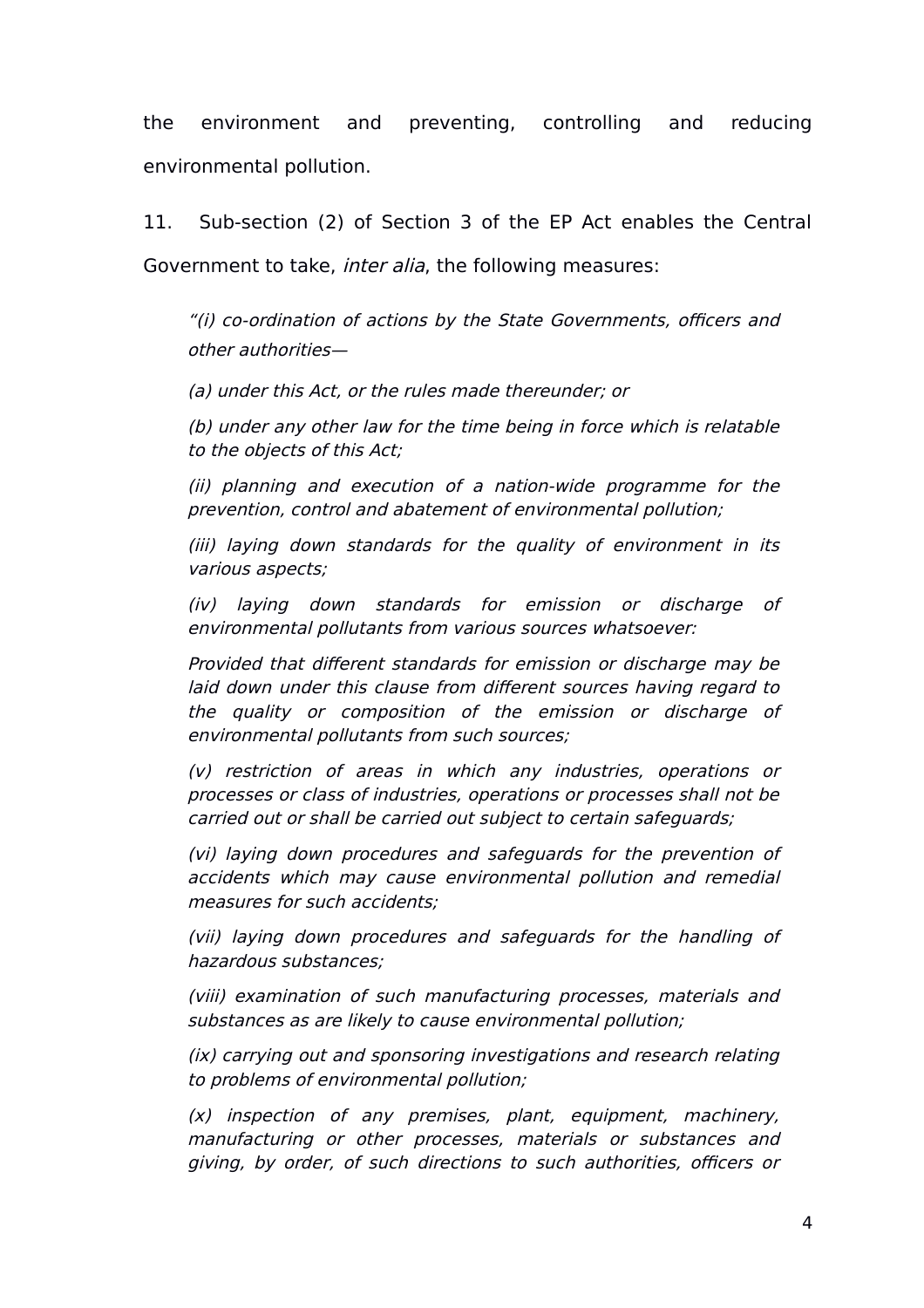persons as it may consider necessary to take steps for the prevention, control and abatement of environmental pollution;

(xi) establishment or recognition of environmental laboratories and institutes to carry out the functions entrusted to such environmental laboratories and institutes under this Act;

(xii) collection and dissemination of information in respect of matters relating to environmental pollution;

(xiii) preparation of manuals, codes or guides relating to the prevention, control and abatement of environmental pollution;

(xiv) such other matters as the Central Government deems necessary or expedient for the purpose of securing the effective implementation of the provisions of this Act."

12. Sub-section (3) of Section 3 of the EP Act provides as follows:

["3. Power of Central Government to take measures to protect and](https://www.scconline.com/Members/BrowseResult.aspx#BS003) [improve environment](https://www.scconline.com/Members/BrowseResult.aspx#BS003).—

... (3) The Central Government may, if it considers it necessary or expedient so to do for the purposes of this Act, by order, published in the Official Gazette, constitute an authority or authorities by such name or names as may be specified in the order for the purpose of exercising and performing such of the powers and functions (including the power to issue directions under Section 5) of the Central Government under this Act and for taking measures with respect to such of the matters referred to in sub-section (2) as may be mentioned in the order and subject to the supervision and control of the Central Government and the provisions of such order, such authority or authorities may exercise the powers or perform the functions or take the measures so mentioned in the order as if such authority or authorities had been empowered by this Act to exercise those powers or perform those functions or take such measures."

13. Subject to the provisions of the EP Act, the Central Government has power under sub-Section (1) of Section 3, to take all such measures, as it deems necessary or expedient, for the purpose of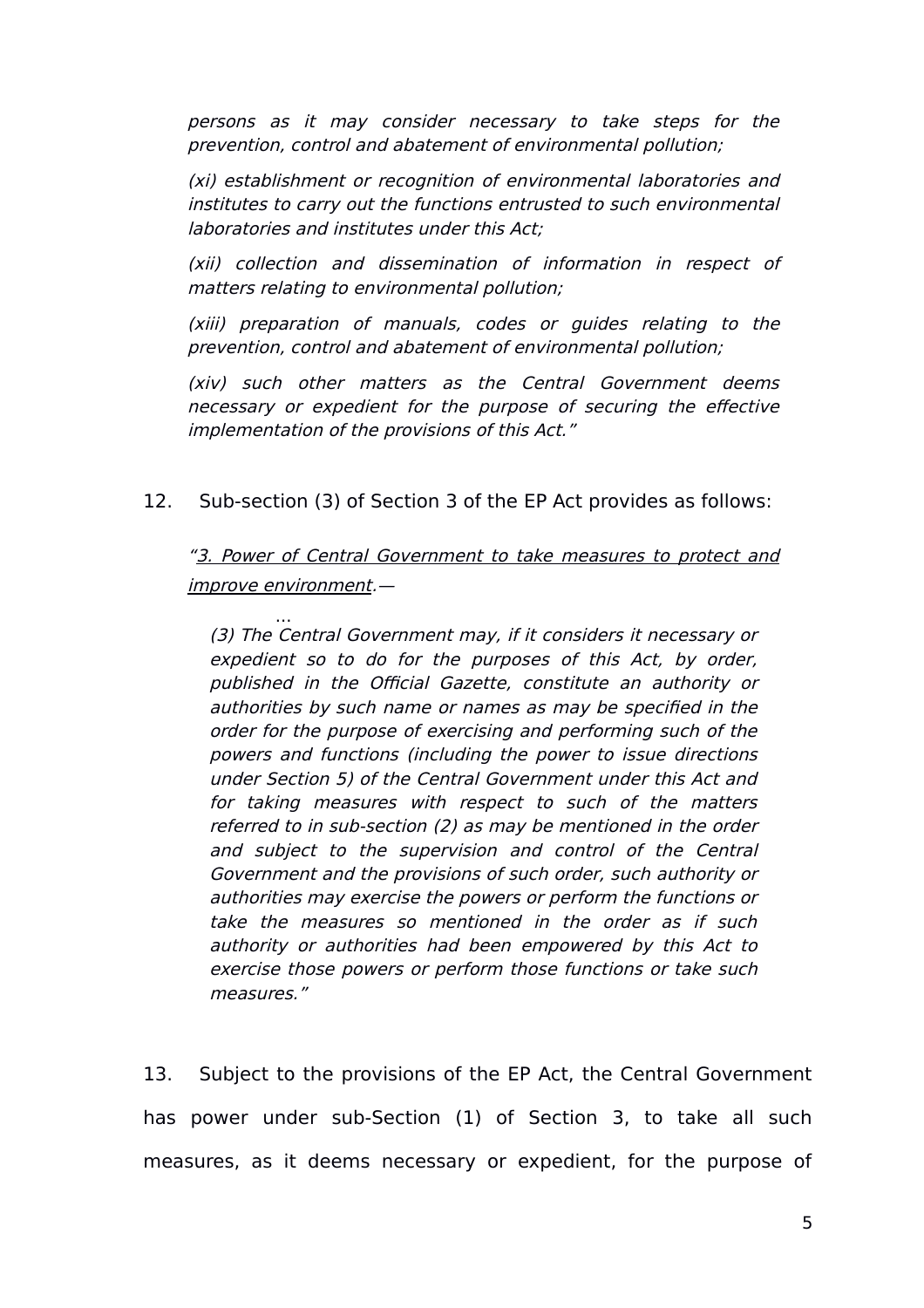protecting and improving the quality of environment and preventing, controlling or reducing environmental pollution.

14. Section 5 of the EP Act provides that notwithstanding anything contained in any other law, but subject to the provisions of the EP Act, the Central Government may, in exercise of its powers and performance of its functions under the EP Act, issue directions in writing to any person, officer or any authority and such person, officer or authority shall be bound to comply with such directions.

15. In exercise of powers conferred by Sections 6 and 25 of the EP Act, the Central Government has made the Environment (Protection) Rules, 1986, hereinafter referred to as "the EP Rules".

16. The Central Government issued an Environmental Impact Assessment Notification dated 27<sup>th</sup> January 1994 in exercise of powers conferred by sub-section (1) and clause (v) of sub-section (2) of Section 3 of the EP Act read with clause (d) of sub-rule (3) of Rule 5 of the EP Rules, directing that on and from the date of publication of the said notification in the Official Gazette, expansion or modernization of any activity or a new project listed in Schedule I to the said notification shall not be undertaken in any part of India, unless it has been accorded EC by the Central Government in accordance with the procedures specified in the said notification.

17. In exercise of powers conferred by sub-section (1) and clause (v) of sub-section (2) of Section 3 of the EP Act read with clause (d) of subrule (3) of Rule 5 of the EP Rules and in supersession of notification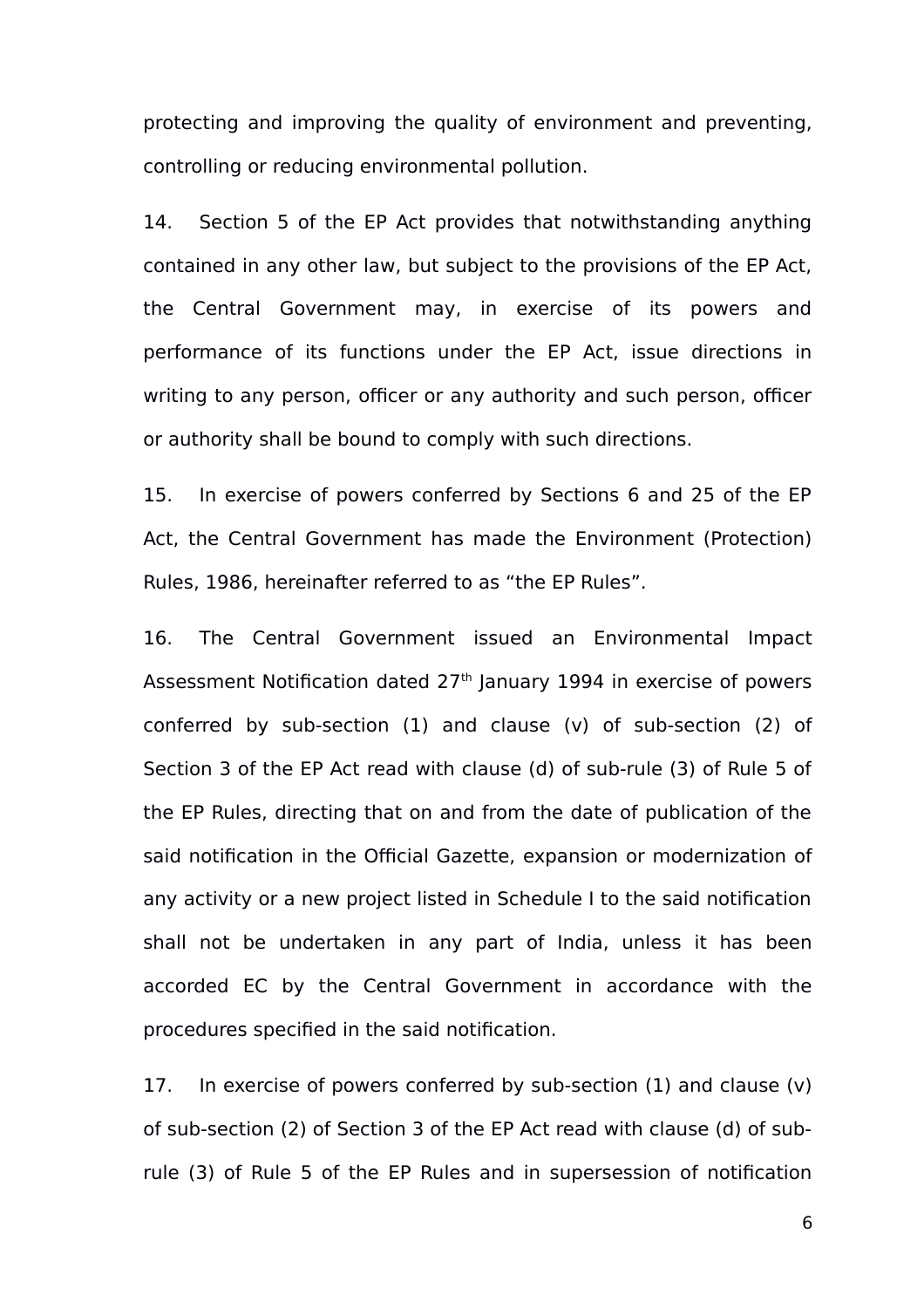number S.O. 60 (E) dated  $27<sup>th</sup>$  January 1994, except in respect of things done or omitted to be done before such supersession, the Central Government issued a notification dated  $14<sup>th</sup>$  September 2006, being Notification S.O. 1533 (E) requiring prior environmental clearance from the Central Government or as the case may be, by the State-Level Environment Assessment Authority, duly constituted by the Central Government under sub-section (3) of Section 3 of the EP Act.

18. In terms of the said notification dated 14<sup>th</sup> September 2006, the process of environmental clearance for new projects was to comprise of a maximum of four stages, all of which might not apply to particular cases. The stages were (1) Screening, (2) Scoping, (3) Public Consultation and (4) Appraisal.

19. In the meanwhile, by a notification being  $S.O. 327 (E)$  dated  $10<sup>th</sup>$ April 2001, published in the Gazette of India on  $12<sup>th</sup>$  April 2001, the Central Government has delegated the powers vested in it under the EP Act, to the Chairpersons of the respective State Pollution Control Boards/Committees to issue directions to any industry or any local or other authority to prevent violation of the Rules.

20. The Appellants carry on business, *inter alia*, of manufacture and sale of basic organic chemicals, namely, Formaldehyde. The Appellant No.1, M/s Pahwa Plastics Private Limited has two manufacturing units, one at village Kharawar in Rohtak, hereinafter referred to as the "Rohtak Unit" and the other at village Jathlana, Jagadhri in Yamuna Nagar in Haryana, hereinafter referred to as the "Yamuna Nagar Unit".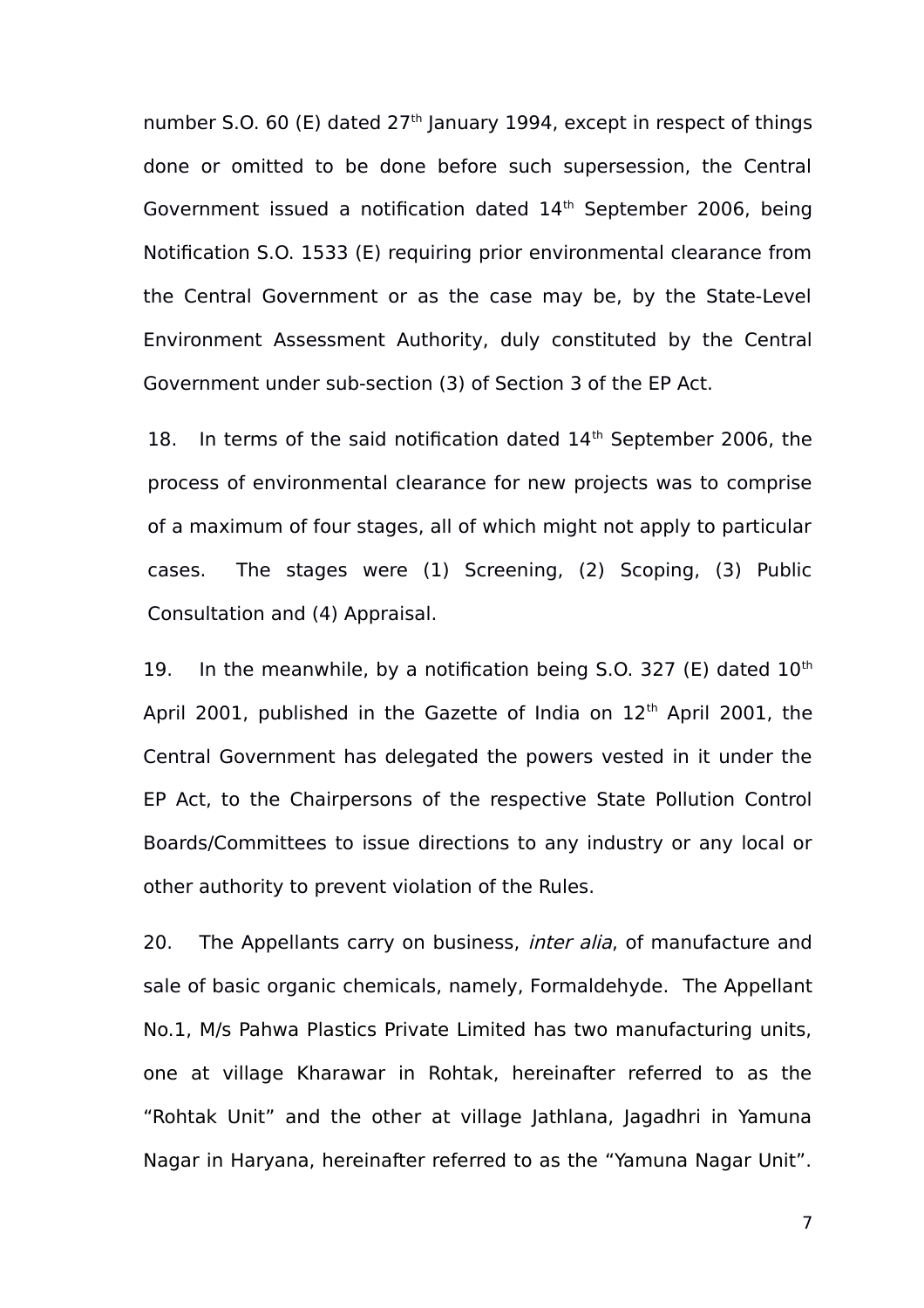The Appellant No.2 has a manufacturing unit at village Ghespur in Yamuna Nagar, Haryana which is hereinafter referred to as the "Yamuna Nagar Unit". The manufacturing units established, run and operated by the respective Appellants fall in the category of Micro, Small and Medium Enterprise (MSME) as defined under the Micro, Small and Medium Enterprises Development Act, 2006, hereinafter referred to as "the MSME Act".

21. On or about  $31<sup>st</sup>$  March 2014, the Appellant No.1, M/s Pahwa Plastics Ltd. applied for Consent to Establish (CTE) its Yamuna Nagar unit for manufacture of Formaldehyde.

22. By a communication No. HSPCB/Consent/:2846616YAMCTE 3087415 dated 2nd June 2016, the Haryana State Pollution Control Board (HSPCB) granted Consent to Establish (CTE) to the Appellant No.1 M/s Pahwa Plastics Private Limited in respect of its Yamuna Nagar Unit. The CTE was to remain valid for 60 months from the date of its issue, to be extended for another year at the discretion of the Board or till the time the unit started its trial production, whichever was earlier.

23. Some of the terms and conditions on which CTE was granted are set out hereinbelow:-

"3. The officer/official of the Board shall have the right to access and inspection of the industry in connection with the various processes and the treatment facilities being provided simultaneously with the construction of building/machinery. The effluent should conform the effluent standards as applicable.

4. That necessary arrangement shall be made by the industry for the control of Air Pollution before commissioning the plant. The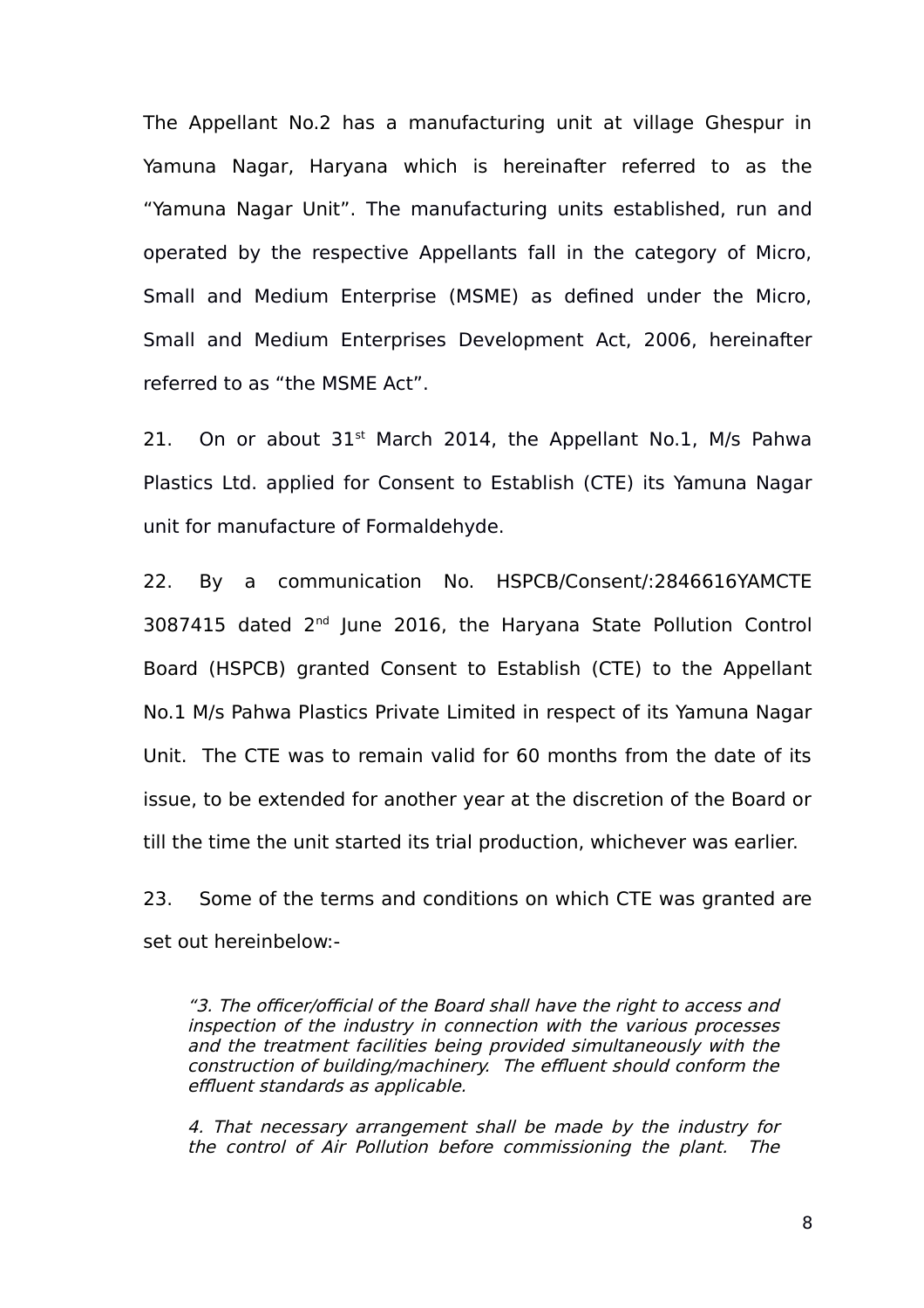emitted pollutants will meet the emission and other standards as laid/will be prescribed by the Board from time to time.

5. The applicant will obtain consent under section 25/26 of the Water (Prevention & Control of Pollution) Act, 1974 and under section 21/22 of the Air (Prevention & Control of Pollution) Act, 1981 as amended to-date-even before starting trial production.

6. The above Consent to Establish is further subject to the conditions that the unit complies with all the laws/rules/decisions and competent directions of the Board/Government and its functionaries in all respect before commissioning of the operation and during its actual working strictly.

\*\*\*

8. The Electricity Department will give only temporary connection and permanent connection to the unit will be given after verifying the consent granted by the Board, both under Water Act and Air Act. \*\*\*

12. That there is no discharge directly or indirectly from the unit or the process into any interstate river or Yamuna River or River Ghaggar.

13. That the industry or the unit concerned is not sited within any prohibited distances according to the Environmental Laws and Rules, Notification, Orders and Policies of Central Pollution Control Board and Haryana State Pollution Control Board. \*\*\*

17. In case of change of name from previous Consent to Establish granted, fresh Consent to Establish fee shall be levied.

18. Industry should adopt water conservation measures to ensure minimum consumption of water in their Process. Ground water based proposals of new industries should get clearance from Central Ground Water Authority for scientific development of previous resources.

19. That the unit will take all other clearances from concerned agencies, whenever required.

20. That the unit will not change its process without the prior permission of the Board.

21. That the Consent to Establish so granted will be invalid, if the unit falls in Aravali Area or non conforming area.

22. That the unit will comply with the Hazardous Waste Management Rules and will also make the non-leachate pit for storage of Hazardous waste and will undertake not to dispose off the same except for pit in their own premises or with the authorized disposal authority.

23. That the unit will submit an undertaking that it will comply with all the specific and general conditions as imposed in the above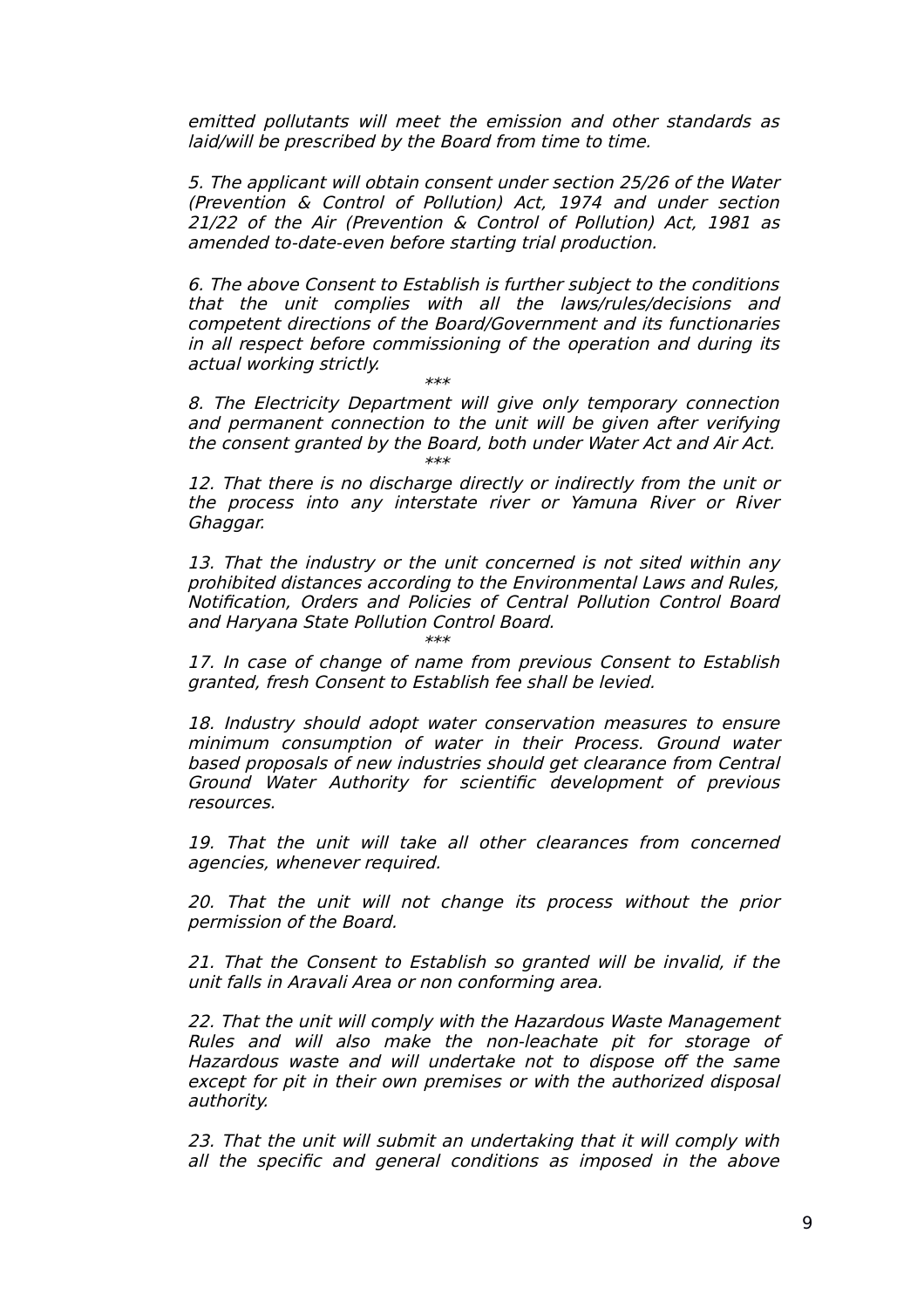Consent to Establish within 30 days failing which Consent to Establish will be revoked."

24. By another communication No.HSPCB/Consent/: 2846618YAMCTO3098246 dated 26th March 2018, HSPCB granted consent to the Appellant No.1 to operate its Yamuna Nagar Unit from 8<sup>th</sup> February 2018 to 31st March 2022.

25. By an order No.HSPCB/YMN/2242, dated  $31<sup>st</sup>$  March 2010, the Appellant No.2, M/s Apcolite Polymer Private Limited was granted CTE to establish its Yamuna Nagar Unit for manufacture of Formaldehyde with the manufacturing capacity of 80 tonnes per day.

26. By another communication Nos. HSPCB/Consent/: HSPCB/YMN/DLC/2011/4027 & HSPCB/YMN/DLC/2011/4029 dated 16th January 2012, HSPCB granted the Appellant No.2, M/s Apcolite Polymers Private Limited, Consent to Operate (CTO) its Yamuna Nagar Unit. The CTO has been extended from  $1<sup>st</sup>$  April 2016 till 31 $<sup>st</sup>$  March</sup> 2026, by a letter dated  $13<sup>th</sup>$  March 2016. The CTO is valid till March 2026.

27. By a communication No. HSPCB/Consent/: 2846616YAMCT OHWM2630357 dated 13<sup>th</sup> March 2016, HSPCB granted consent for emission of AIR to Appellant No.2, M/s Apcolite Polymers Private Limited in respect of its Yamuna Nagar Unit on, *inter alia*, the terms and conditions specified in the said letter, some of which are extracted hereinbelow:-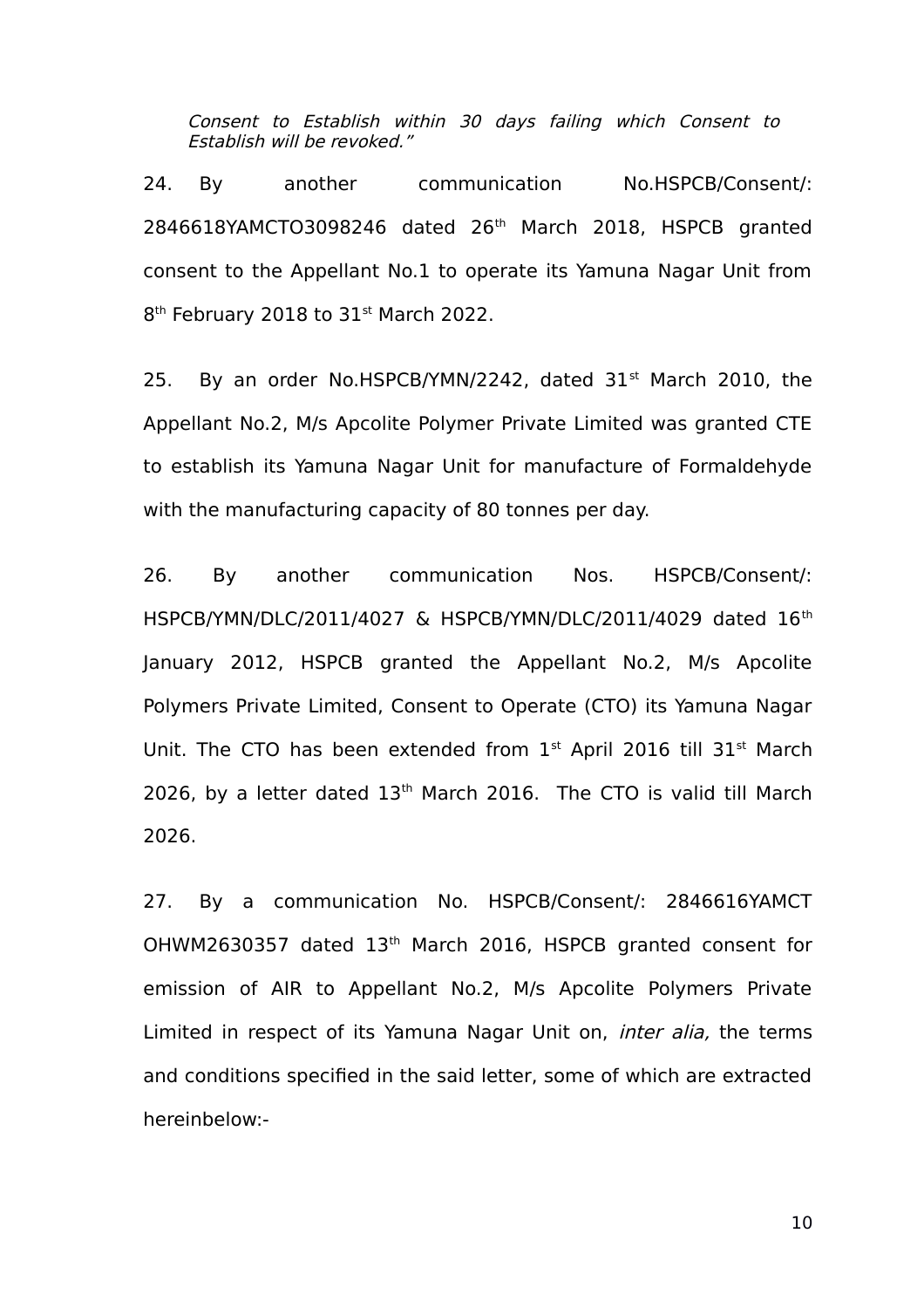"10. The air pollution control equipment of such specification which shall keep the emissions within the emission standard as approved by the State Board from time to time shall be installed and operated in the premises where the industry is carrying on/proposed to carry on its business.

11. The existing air pollution control equipment if required shall be alerted or replaced in accordance with the direction on the Board.

12. All solid wastes arising in the factory premises shall be properly graded and disposed of by:-

(i) In case of Land fill material, care should be taken to ensure that the material does not give rise to leachate which may percolate in ground water of carried away with storm run off.

(ii) Composting in case of bio degradable materials.

(iii) If the method of incineration is used for the disposal of solid waste the consent application should be processed separately and it should be taken up which consent is granted.

13. The industry shall submit an undertaking to the effect that the above conditions shall be complied with by them.

14. The applicant shall submit its undertaking to the effect that the above conditions shall be complied with by them.

15. The applicant shall make an application for grant of fresh consent at least 90 days before the date of expiry of this consent.  $***$ 

18. There should not be any fugitive emission from the premises.

19. The liquid effluent arising out of the operation of the air pollution control equipment shall also be treated in a manner and to the standards stipulated in the consent granted under Water (Prevention & Control of Pollution) Act, 1974 by this Board.

#### \*\*\*

21. If the industry fails to adhere to any of the condition of this consent order the consent so granted shall automatically lapse.

#### \*\*\*

33. The industry shall submit Environment Audit report once in a year.

\*\*\*

38. In case of by passing the emissions, the consent shall be deemed revoked."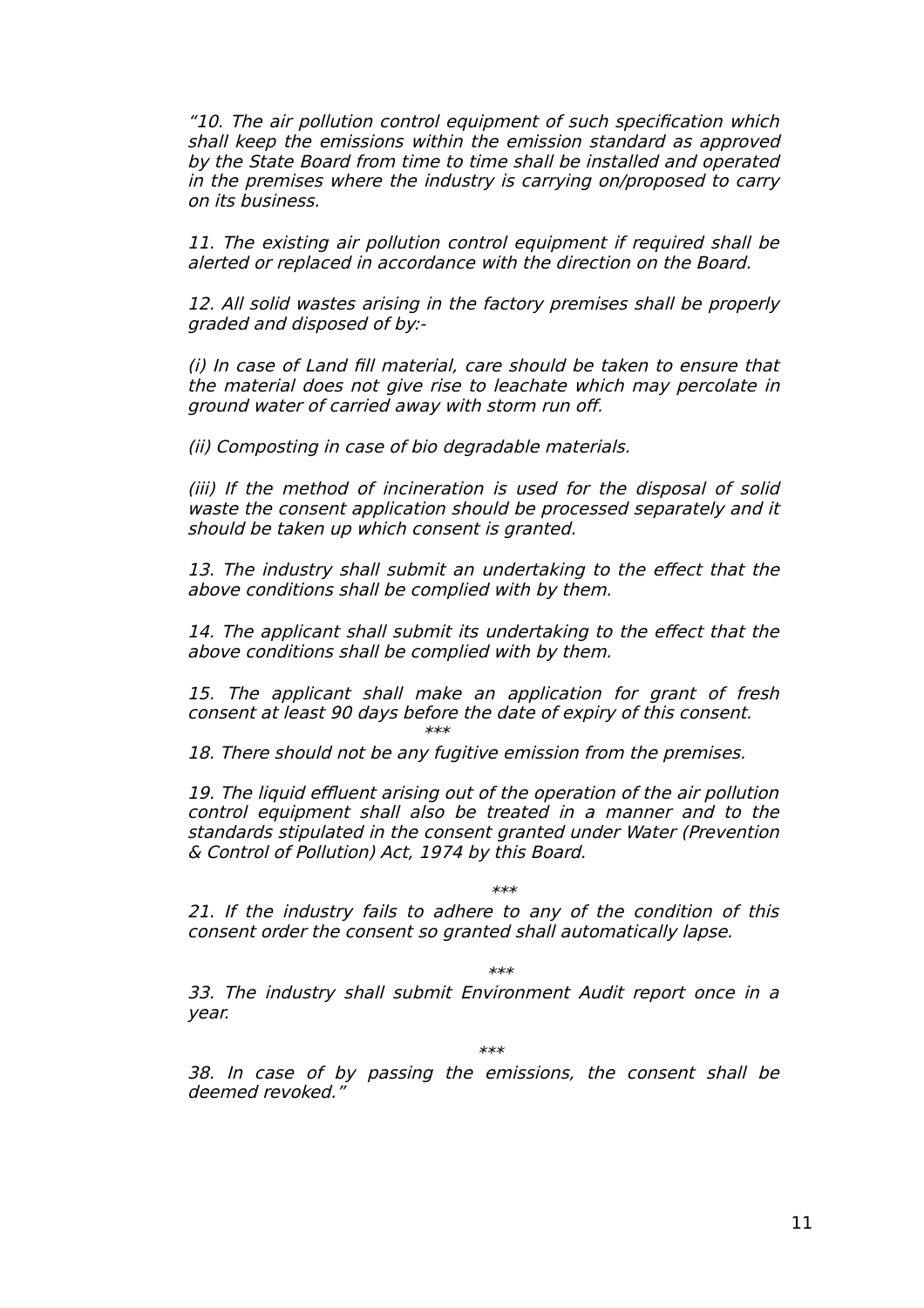28. It is the case of the Appellants that at the time when CTE was granted to the Appellants, it was thought that EC was not required for units which manufactured Formaldehyde. Even HSPCB itself was not sure of whether EC was required for such units.

29. Mr. Gupta argued that the Appellants were bona fide under the impression that the Appellants were not required to obtain prior EC for setting up this establishment to manufacture Formaldehyde. On the basis of CTE granted by HSPCB, the Appellants set up their units taking huge loans from banks for which repayments have to be paid in installments.

30. In exercise of power under Section 3(1) and Section 3(2)(v) of the EP Act read with Rule 5(3)(d) of the EP Rules, the Central Government issued a notification being S.O. 804(E) dated  $14<sup>th</sup>$  March 2017 which provides for grant of ex post facto EC for project proponents who had commenced, continued or completed a project without obtaining EC under the EP Act/ EP Rules or the Environmental Impact Notification issued thereunder. Paragraphs 3, 4 and 5 of the said notification, read as hereunder:

"(3) In cases of violation, action will be taken against the project proponent by the respective State or State Pollution Control Board under the provisions of section 19 of the Environment (Protection) Act, 1986 and further, no consent to operate or occupancy certificate will be issued till the project is granted the environmental clearance.

(4) The cases of violation will be appraised by respective sector Expert Appraisal Committees constituted under sub-section (3) of Section 3 of the Environment (Protection) Act, 1986 with a view to assess that the project has been constructed at a site which under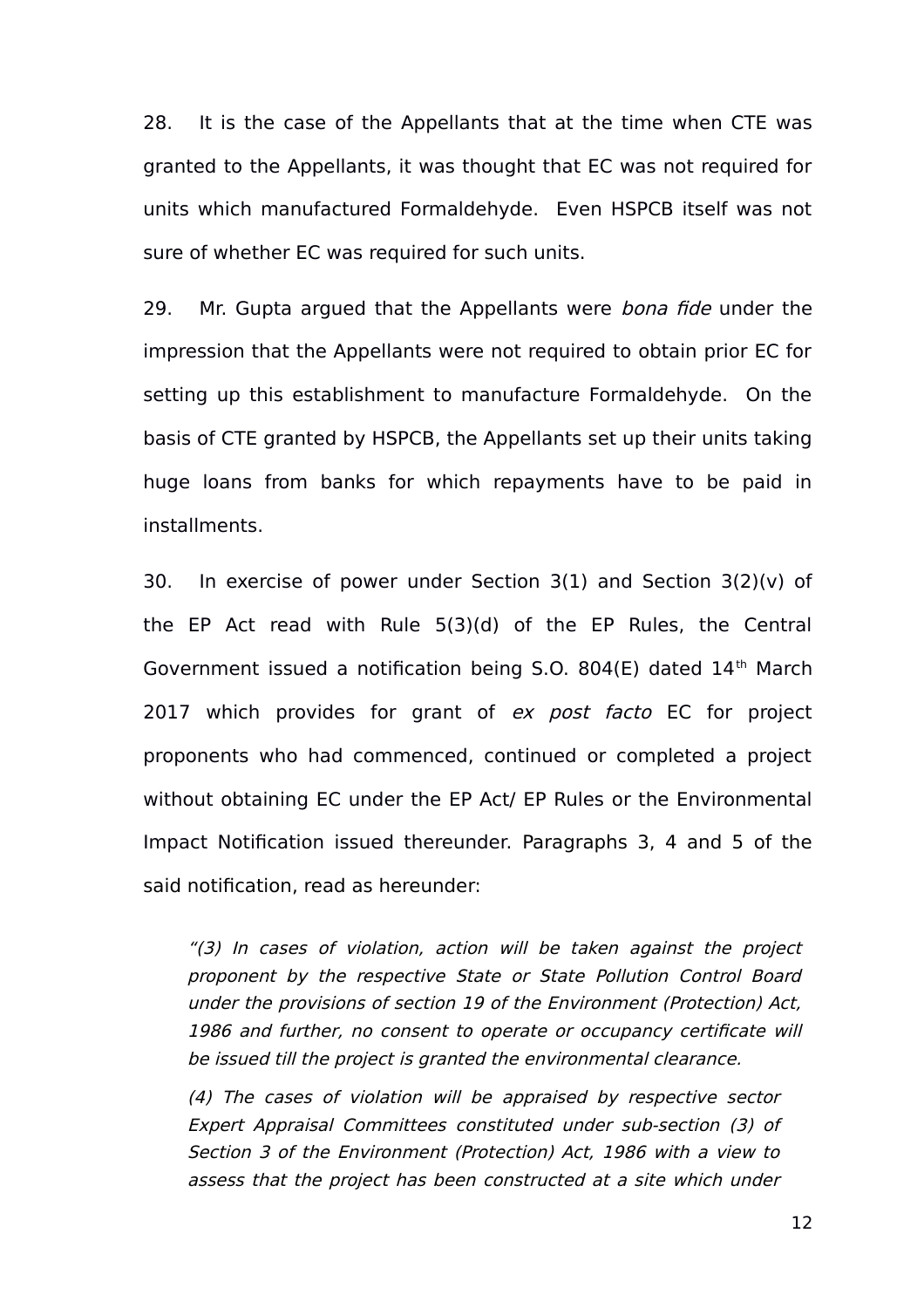prevailing laws is permissible and expansion has been done which can be run sustainably under compliance of environmental norms with adequate environmental safequards; and in case, where the finding of the Expert Appraisal Committee is negative, closure of the project will be recommended along with other actions under the law.

(5) In case, where the findings of the Expert Appraisal Committee on point at sub-para(4) above are affirmative, the projects under this category will be prescribed the appropriate Terms of Reference for undertaking Environment Impact Assessment and preparation of Environment Management Plan. Further, the Expert Appraisal Committee will prescribe <sup>a</sup> specific Terms of Reference for the project on assessment of ecological damage, remediation plan and natural and community resource augmentation plan and it shall be prepared as an independent chapter in the environment impact assessment report by the accredited consultants. The collection and analysis of data for assessment of ecological damage, preparation of remediation plan and natural and community resource augmentation plan shall be done by an environmental laboratory duly notified under Environment (Protection) Act, 1986, or <sup>a</sup> environmental laboratory accredited by National Accreditation Board for Testing and Calibration Laboratories, or a laboratory of a Council of Scientific and Industrial Research institution working in the field of environment."

31. The Notification of 2017 is a valid statutory notification issued by the Central Government in exercise of power under Sections 3(1) and  $3(2)(v)$  of the EP Act read with Rule  $5(3)(d)$  of the EP Rules in the same manner as the EIA Notification dated  $27<sup>th</sup>$  January 1994 and the Notification dated 14<sup>th</sup> September 2006.

32. Section 21 of the General Clauses Act, 1897 provides that where any Central Act or Regulations confer a power to issue notifications, orders, rules or bye-laws, that power includes the power, exercisable in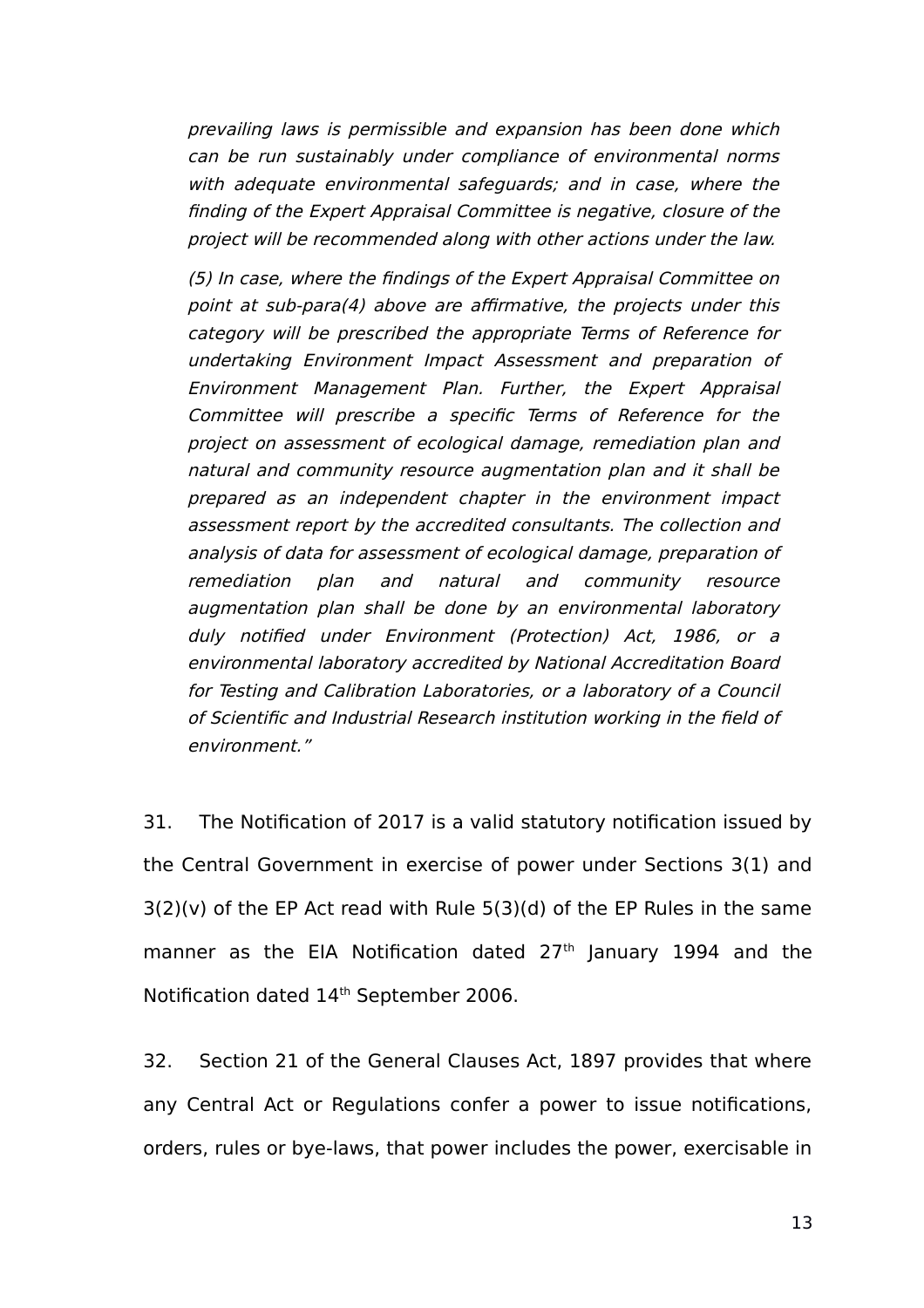like manner, and subject to like sanction and conditions, if any, to add to, amend, vary or rescind any notification, order, rule or bye-law so issued. The authority, which had the power to issue Notifications dated  $27<sup>th</sup>$  January 1994 and  $14<sup>th</sup>$  September 2006 undoubtedly had, and still has the power to rescind or modify or amend those notifications in like manner. As held by this Court in **Shree Sidhbali Steels Ltd. & Others v. State of Uttar Pradesh & Others [1](#page-13-0)** , power under Section 21 to amend, vary or rescind notifications, orders, rules or bye-laws can be exercised from time to time having regard to the exigency.

33. Puducherry Environment Protection Association filed a Writ Petition being W.P. No.11189 of 2017 in the High Court of Madras assailing the said notification dated  $14<sup>th</sup>$  March 2017. By a judgment and order dated 13<sup>th</sup> October 2017, a Division Bench of the High Court refused to interfere with the said notification, holding that the impugned notification did not compromise with the need to preserve environmental purity.

34. The Ministry of Environment, Forest and Climate Change (MoEF  $\&CC$ ) issued a draft notification dated 23 $<sup>rd</sup>$  March 2020 which was duly</sup> published in the Gazette of India Extraordinary Part II. The Notification was proposed to be issued in exercise of powers conferred by subsection (1) and clause (v) of sub-section (2) of Section 3 of the EP Act for dealing with cases of violation of the notification with regard to EC.

<span id="page-13-0"></span><sup>1 (2011) 3</sup> SCC 193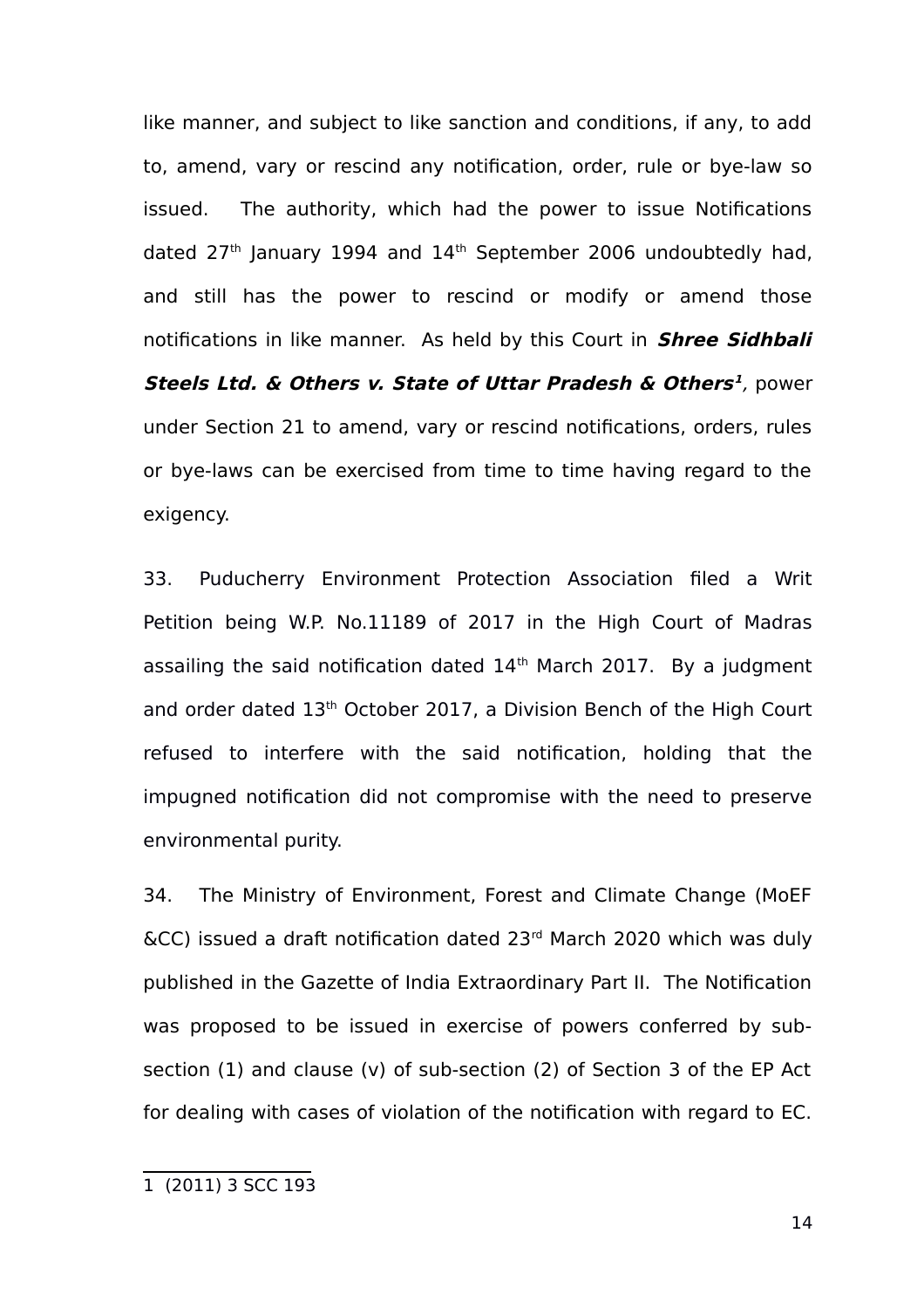It was proposed that cases of violation would be appraised by the Appraisal Committee with a view to assess whether the project had been constructed or operated at a site which was permissible under prevailing laws and could be run sustainably on compliance of environmental norms with adequate environmental safeguards. Closure was to be recommended if the findings of the Appraisal Committee were in the negative. If the Appraisal Committee found that such unit had been running sustainably upon compliance of environmental norms with adequate environment safeguards, the unit would be prescribed appropriate Terms of Reference (TOR) after which the procedure for grant of EC would follow.

35. On 10<sup>th</sup> November 2020, the Department of Environment and Climate Change of the Government of Haryana issued an order which is extracted hereinbelow for convenience:

"Whereas the process of manufacturing of Formaldehyde is covered under the provisions of 5(f) of Schedule of Environment Impact Assessment Notification (EIA), 2006 of Government of India, and requires the prior Environmental Clearance (EC) from the competent authority State Environment Impact Assessment Authority (SEIAA)/Ministry of Environment, Forest and Climate Change, Government of India, before establishment and operation of such units, besides other mandatory clearance, as applicable;

Whereas, it has come to the notice of Government that around 15 such units have been permitted to establish/operate in the State of Haryana, without obtaining the necessary Prior Environmental Clearances, but with the Consent of the Haryana State Pollution Control Bureau (HSPCB), which misinterpreted the category of such units and on realising the requirement of EC in these cases, has revoked its consents issued earlier to these units recently;

Whereas, some of these units approached the Government explaining their hardship due to such sudden revocation of their consents and have sought time for obtaining the necessary EC from the competent authority as the process is likely to take a minimum of 6 months to one year period, and to allow them to operate with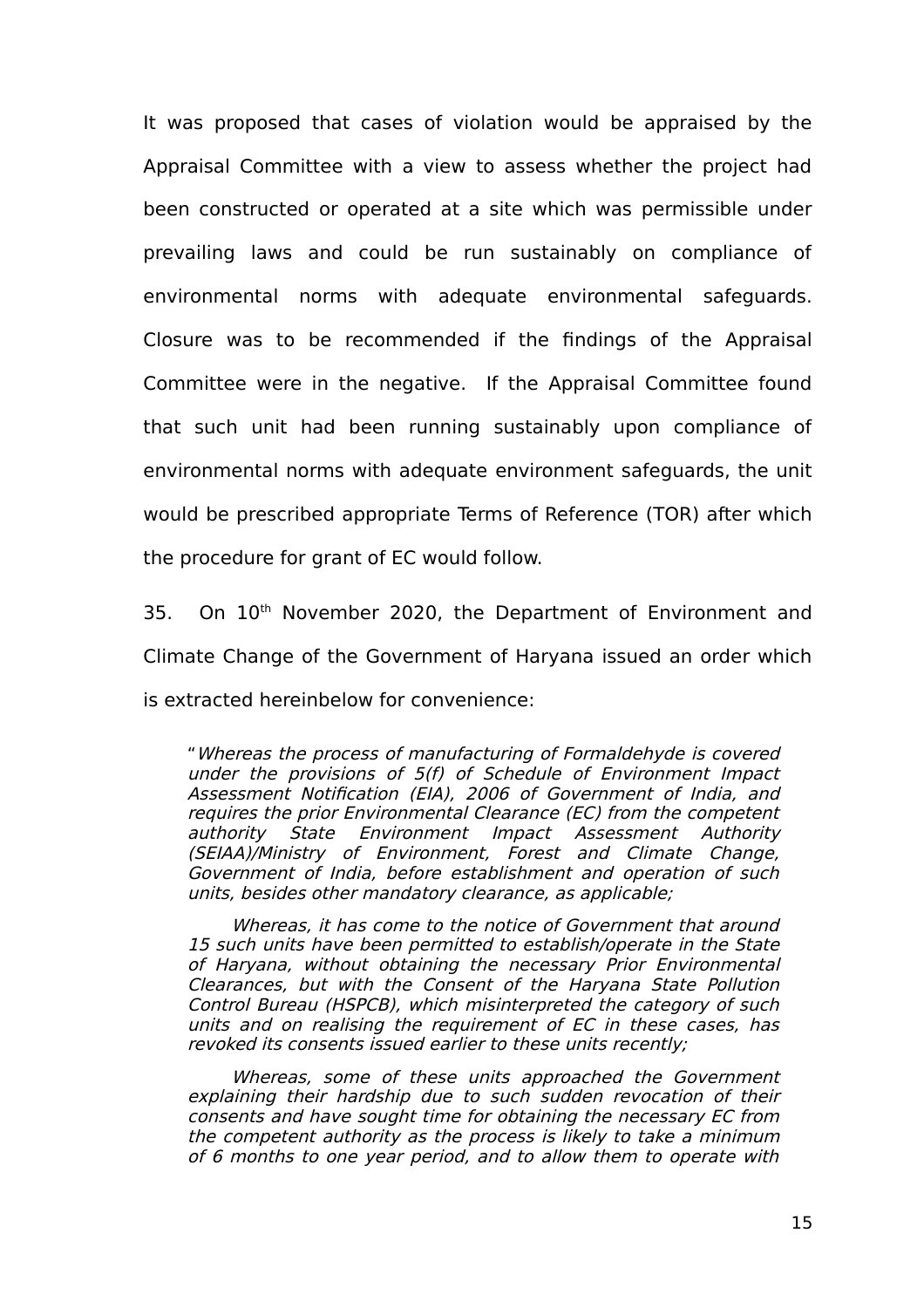all pollution control measures, following the pollution control norms applicable, and,

Whereas, the Government has carefully considered their request and the competent authority has decided that these units shall be allowed to continue their operations for a period of six months, without prejudice to any legal action taken against the violations committed by them, by the competent authorities, with the conditions that they will immediately apply for Environmental Clearance from the competent authority and provide the proof of such application within 60 days from the issuance of this communication to Environment and Climate Change Department and to Haryana State Pollution Control Board.

Therefore, it is ordered accordingly."

36. Referring to the Counter Affidavit filed by HSPCB before the NGT, Mr. Gupta pointed out that, since HSPCB itself was under the misconception that prior EC was not necessary for units such as the Yamunanagar units of the Appellants Nos. 1 and 2 respectively. HSPCB took a policy decision to allow the units which did not have prior EC to operate for six months, on condition that they would apply for EC within sixty days.

37. The Appellants duly applied for EC in respect of their manufacturing units. After scrutinizing their applications and after finding the units suitable for grant of EC in terms of the prevailing guidelines, the Expert Appraisal Committee constituted by the MoEF&CC conducted a public hearing to finalize the cases of the Appellants for issuance of Terms of Reference (TOR).

38. By an Office Memorandum, being F.No. 22-21/2020-1A III, dated 7 th July 2021, the MoEF&CC issued Standard Operating Procedure (SOP) for identification and handling of violation cases under EIA Notification 2006.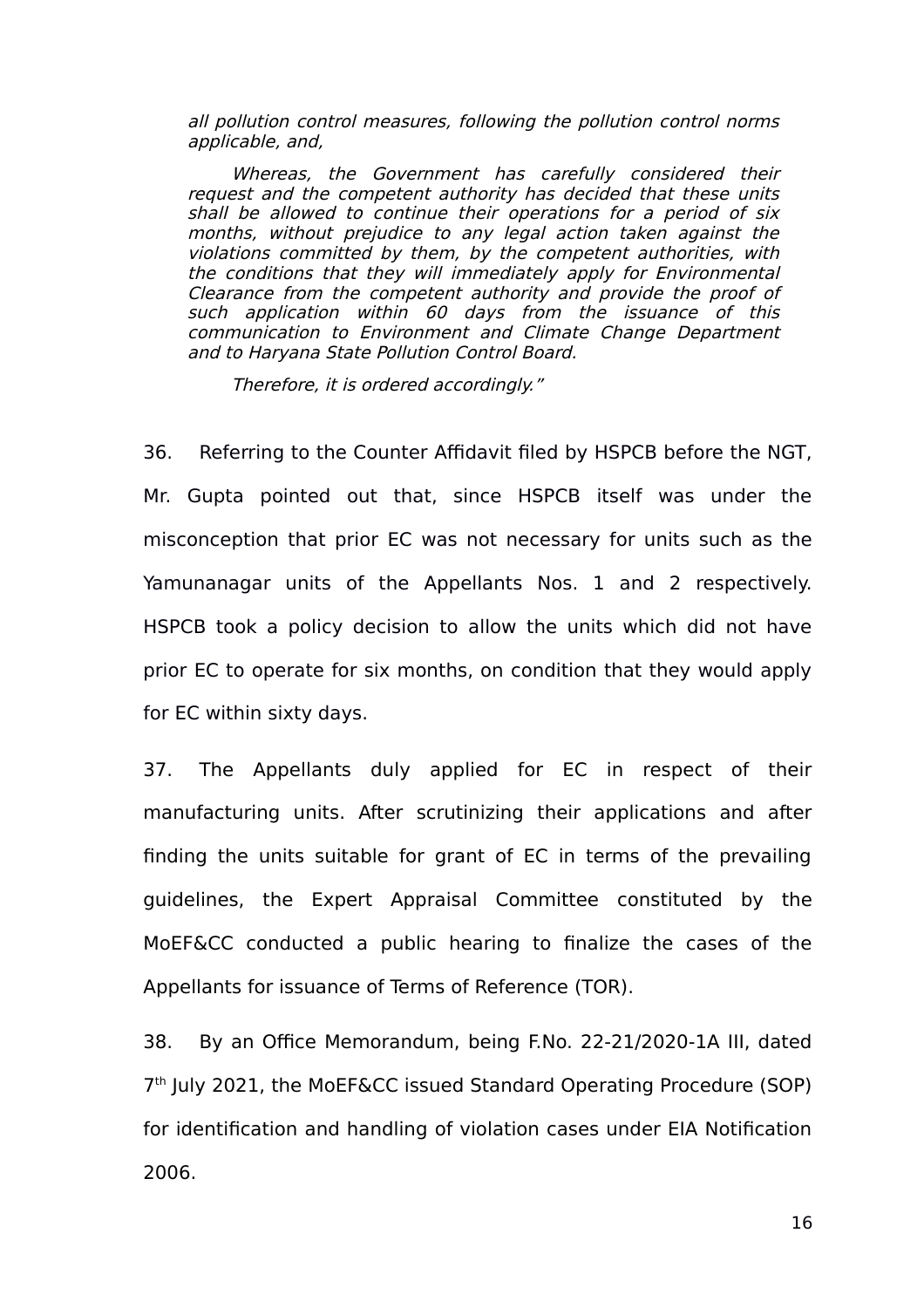39. The said Office Memorandum, *inter alia*, reads:

"The Ministry had issued a notification number S.O.804(E), dated the 14 th March, 2017 detailing the process for grant of Terms of Reference and Environmental Clearance in respect of projects or activities which have started the work on site and/or expanded the production beyond the limit of Prior EC or changed the product mix without obtaining Prior EC under the EIA Notification, 2006.

2. This Notification was applicable for six months from the date of publication i.e. 14.03.2017 to 13.09.2017 and further based on court direction from 14.03.2018 to 13.04.2018.

3. Hon'ble NGT in Original Application No.287 of 2020 in the matter of Dastak N.G.O. Vs Synochem Organics Pvt. Ltd. & Ors. and in applications pertaining to same subject matter in Original Application No. 298 of 2020 in Vineet Nagar vs. Central Ground Water Authority & Ors., vide order dated 03.06.2021 held that "(...) for past violations, the concerned authorities are free to take appropriate action in accordance with polluter pays principle, following due process".

4. Further, the Hon'ble National Green Tribunal in O.A. No. 34/2020 WZ in the matter of Tanaji B. Gambhire vs. Chief Secretary, Government of Maharashtra and Ors., vide order dated 24.05.2021 has directed that"**.... a proper SoP be laid down for grant of EC in such cases so as to address the gaps in binding law and practice being currently followed. The MoEF may also consider circulating such SoP to all SEIAAs in the country"**.

5. Therefore, in compliance to the directions of the Hon'ble NGT a Standard Operating Procedure (SoP) for dealing with violation cases is required to be drawn. The Ministry is also seized of different categories of 'violation' cases which have been pending for want of an approved structural/procedural framework based on 'Polluter Pays Principle' and 'Principle of Proportionality'. It is undoubtedly important that action under statutory provisions is taken against the defaulters/violators and a decision on the closure of the project or activity or otherwise is taken expeditiously.

6. In the light of the above directions of the Hon'ble Tribunal and the issues involved, the matter has accordingly been examined in detail in the Ministry. A detailed SoP has accordingly been framed and is outlined herein. The SoP is also guided by the observations/decisions of the Hon'ble Courts wherein principles of proportionality and polluters pay have been outlined."

40. The SOP formulated by the said Office Memorandum dated  $7<sup>th</sup>$ 

July 2021 refers to and gives effect to various judicial pronouncements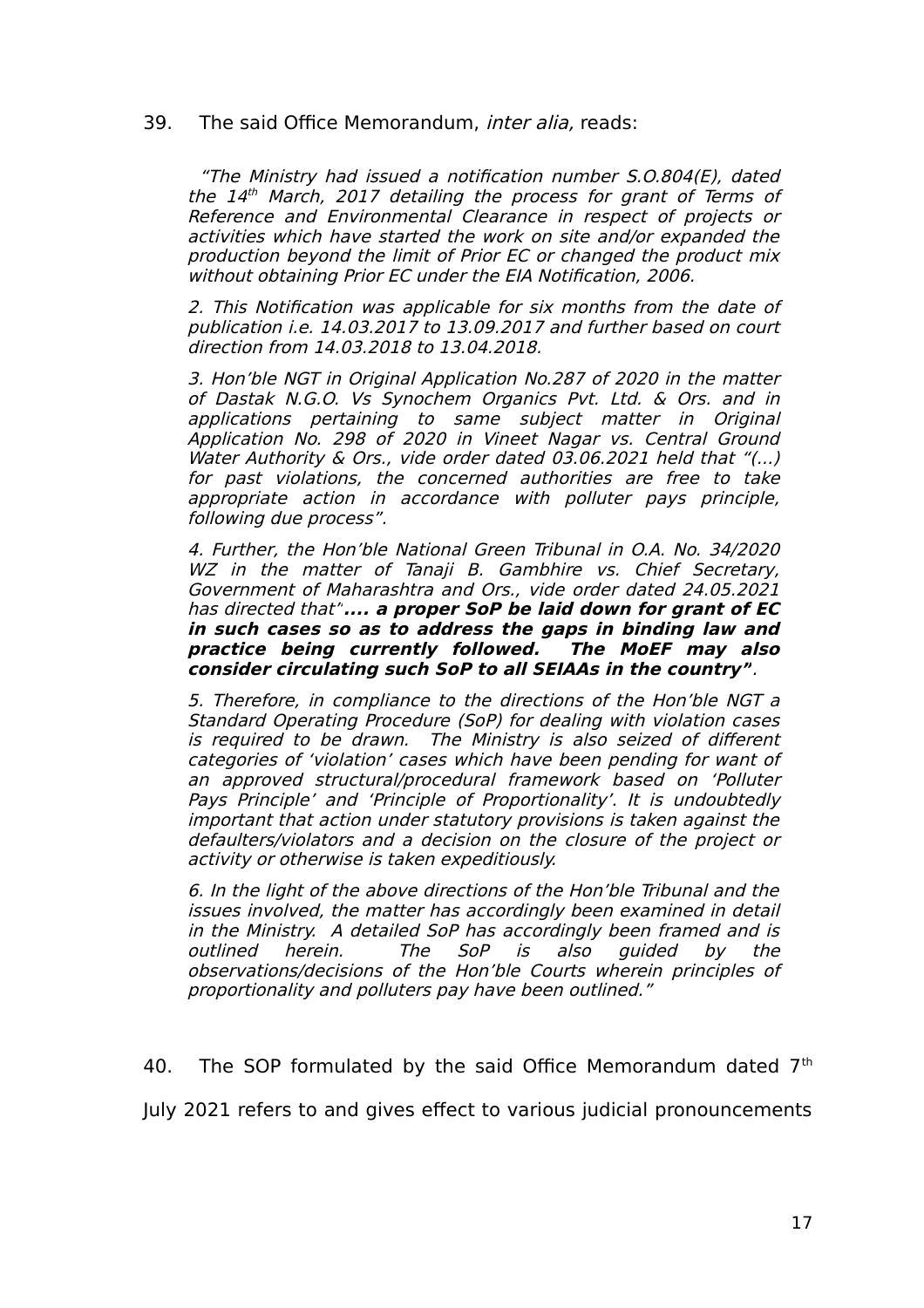including the judgment of this Court in **Alembic Pharmaceuticals Ltd. v. Rohit Prajapati & Others [2](#page-17-0)** .

41. In terms of the SOP, the proposal for grant of EC in cases of violation are to be considered on merits, with prospective effect, applying principles of proportionality and the principle that the polluter pays and is liable for costs of remedial measures.

42. By an order dated  $9<sup>th</sup>$  July 2021, the MoEF&CC confirmed the minutes of an earlier meeting of the Expert Appraisal Committee and recommended issuance of terms of reference to the Appellant No.1, M/s Pahwa Plastics Private Limited for expansion of its Formaldehyde Manufacturing unit from 60 TPD to 150 TPD.

43. In the meanwhile, on or about 26<sup>th</sup> November 2020, the Respondent No.1, a Non-Governmental Organisation (NGO) hereinafter referred to as "Dastak" filed an application being O.A. No./287/2020 before the NGT praying that the order dated  $10<sup>th</sup>$  November 2020 passed by the State of Haryana be quashed and units which were operating without EC be closed. The NGT disposed of the said application of Dastak by the impugned order dated  $3<sup>rd</sup>$  lune 2021.

44. A Public Interest Litigation being W.P. (MD) No. 11757 of 2021 (**Fatima v. Union of India**) was filed before the Madurai Bench of the Madras High Court challenging the said Memorandum dated  $7<sup>th</sup>$  July 2021. By an interim order dated  $15<sup>th</sup>$  July 2021 a Division Bench of the

<span id="page-17-0"></span><sup>2 2020</sup> SCC Online SC 347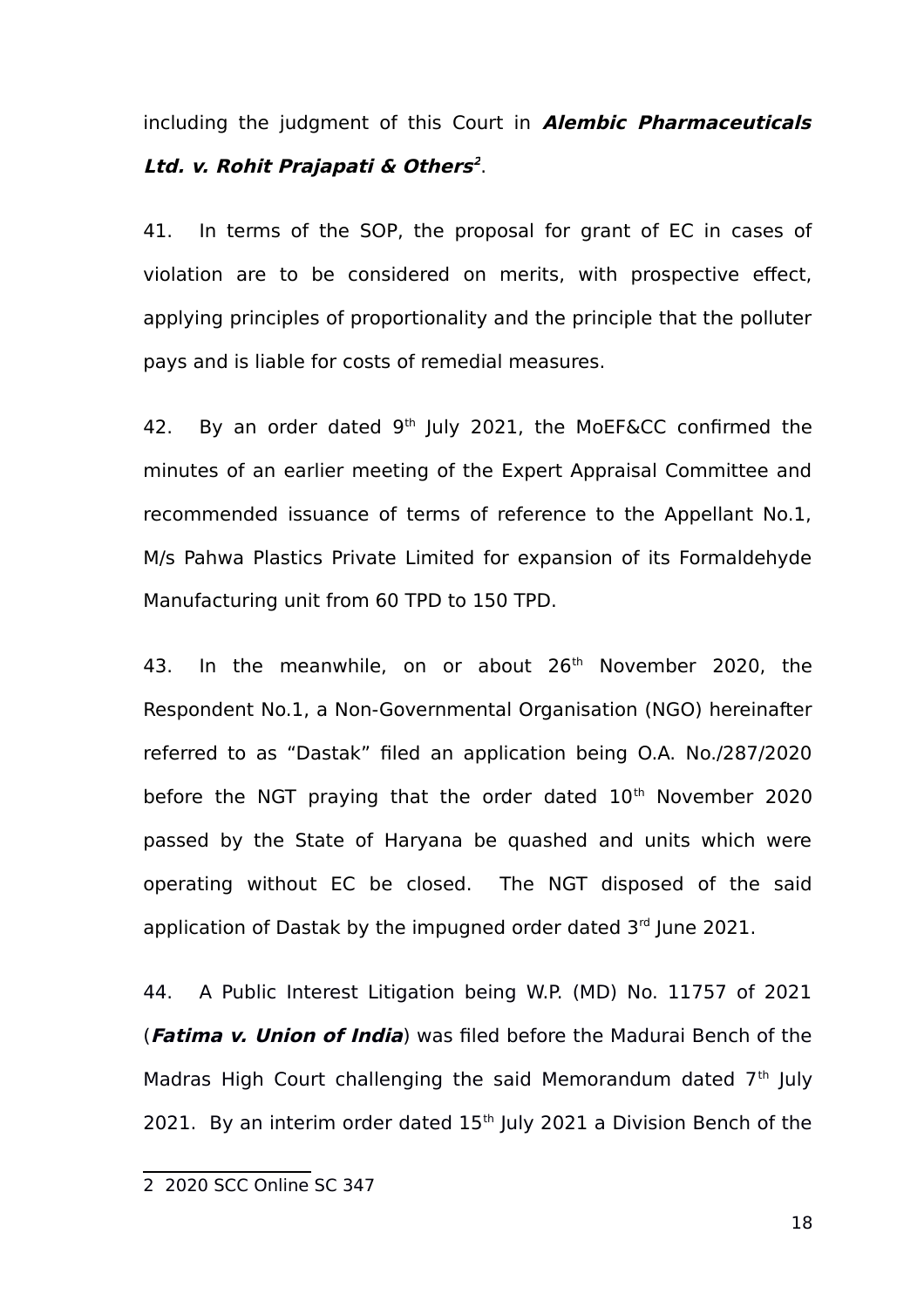Madras High Court admitted the Writ Petition and stayed the said memorandum.

45. The Madurai Bench of the Madras High Court observed and held:-

"This writ petition has been filed as <sup>a</sup> public interest litigation challenging the validity of the office memorandum dated 07.07.2021, issued by the respondent.

2. We have heard Mr.A.Yogeshwaran, learned counsel appearing for the writ petitioner and Mr.L.Victoria Gowri, learned Assistant Solicitor General of India, accepts notice for the respondent.

3. The impugned office memorandum is challenged as being wholly without jurisdiction, contrary to the Environment Impact Assessment Notification, 2006, ultra vires the powers of the respondent under the Environment (Protection) Act, 1986 and violative of the various principles enunciated by the Hon'ble Supreme Court, while interpreting Article 21 and Article 48-A of the Constitution of India.

4. Further, it is submitted that the impugned notification is in gross violation of the undertaking given before the Hon'ble Full Bench of this Court in W.P.No.11189 of 2017, wherein, the Court took note of the submissions made on behalf of the Government of India, that the notification impugned therein is only <sup>a</sup> one-time measure. Further, it is submitted that the respondent failed to see that concept of ex-post facto approval is alien to environment jurisprudence and it is anathema to the Environment Impact Assessment Notification, 2006.

5. Further, it is submitted that the impugned notification is in gross violation of the judgment of the Hon'ble Supreme Court in the case of **Alembic Pharmaceuticals Ltd. vs Rohit Prajapati**, 2020 SCC Online SC 347 and the orders passed by the National Green Tribunal, Principal Bench, New Delhi, in the case of **S.P.Muthuraman vs. Union of India & Another**, 2015 SCC Online NGT 169.

6 .Identical grounds were considered by us in a challenge to an office memorandum dated 19.02.2021, which provided <sup>a</sup> procedure for granting post facto clearance under Coastal Regulation Zone (CRZ) Notification 2011, on the ground that despite no such provisions in the notification and being contrary to the earlier judgments and undertaking. The said writ petition in W.P(MD).No.8866 of 2021 was admitted and by order dated 30.04.2021, the said office memorandum dated 19.02.2021 has been stayed.

7. The core issue in this writ petition is whether the Government of India could have issued the office memorandum and brought about the Standard Operating Procedure for dealing with violators, who failed to comply with the mandatory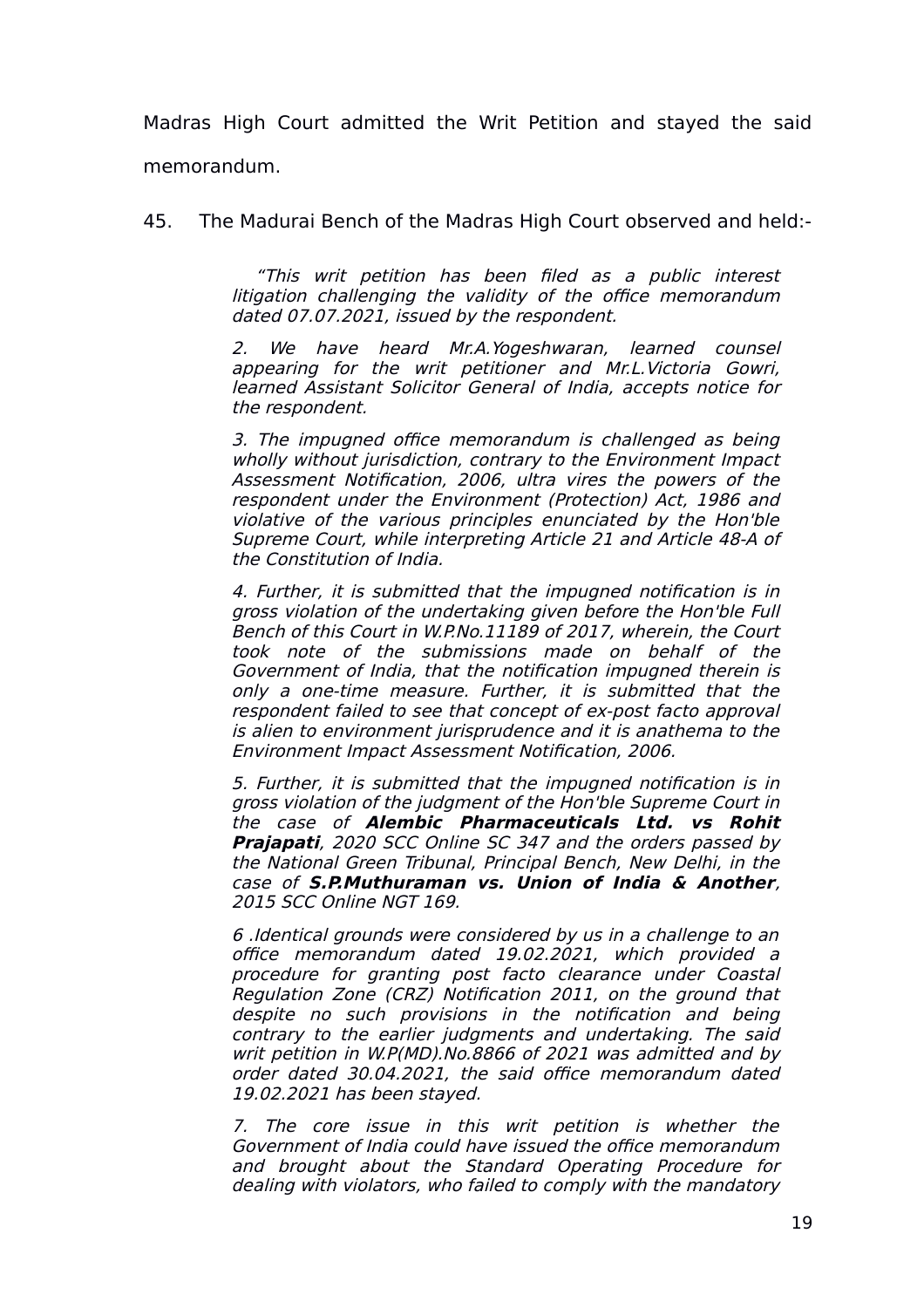condition of obtaining prior environment clearance under the Environment Impact Assessment Notification 2006, read with the provisions of Environment (Protection) Act, 1986. This issue was considered by the Hon'ble Supreme Court in **Alembic Pharmaceuticals Ltd** (cited supra), and it was held that such office memorandum in the nature of circular is without jurisdiction. The operative portion of the judgment reads as follows:

"...What is sought to be achieved by the administrative circular dated 14 May 2002 is contrary to the statutory notification dated 27 January 1994. The circular dated 14 May 2002 does not stipulate how the detrimental effects on the environment would be taken care of if the project proponent is granted an ex post facto EC. The EIA notification of 1994 mandates a prior environmental clearance. The circular substantially amends or alters the application of the EIA notification of 1994. The mandate of not commencing a new project or expanding or modernising an existing one unless an environmental clearance has been obtained stands diluted and is rendered ineffective by the issuance of the administrative circular dated 14 May 2002. This discussion leads us to the conclusion that the administrative circular is not a measure protected by Section 3. Hence there was no jurisdictional bar on the NGT to enquire into its legitimacy or vires. Moreover, the administrative circular is contrary to the EIA Notification 1994 which has a statutory character. The circular is unsustainable in law."

8. Despite the above decision, once again the Government of India, Ministry of Environment, Forest and Climate Change have chosen to adopt the route of issuing the office memorandum and virtually setting at naught the provisions of the Environment Impact Assessment Notification and the Environment (Protection) Act.

9. Before the Hon'ble First Bench, a public interest litigation was filed by the Puducherry Environment Protection Association, challenging the notification dated 14.03.2017, on identical grounds and the Hon'ble First Bench by judgment dated 13.10.2017, recorded the submissions of the learned Assistant Solicitor General of India that the said notification was a one-time measure and accordingly, disposed of the writ petition.

10. Once again, the Ministry of Environment, Forest and Climate Change have issued the impugned office memorandum. Thus, from what we have noted above, we are of the clear view that the petitioner has made out a prima facie case for entertaining the writ petition. Accordingly, the writ petition is **admitted** and there shall be an order of interim stay."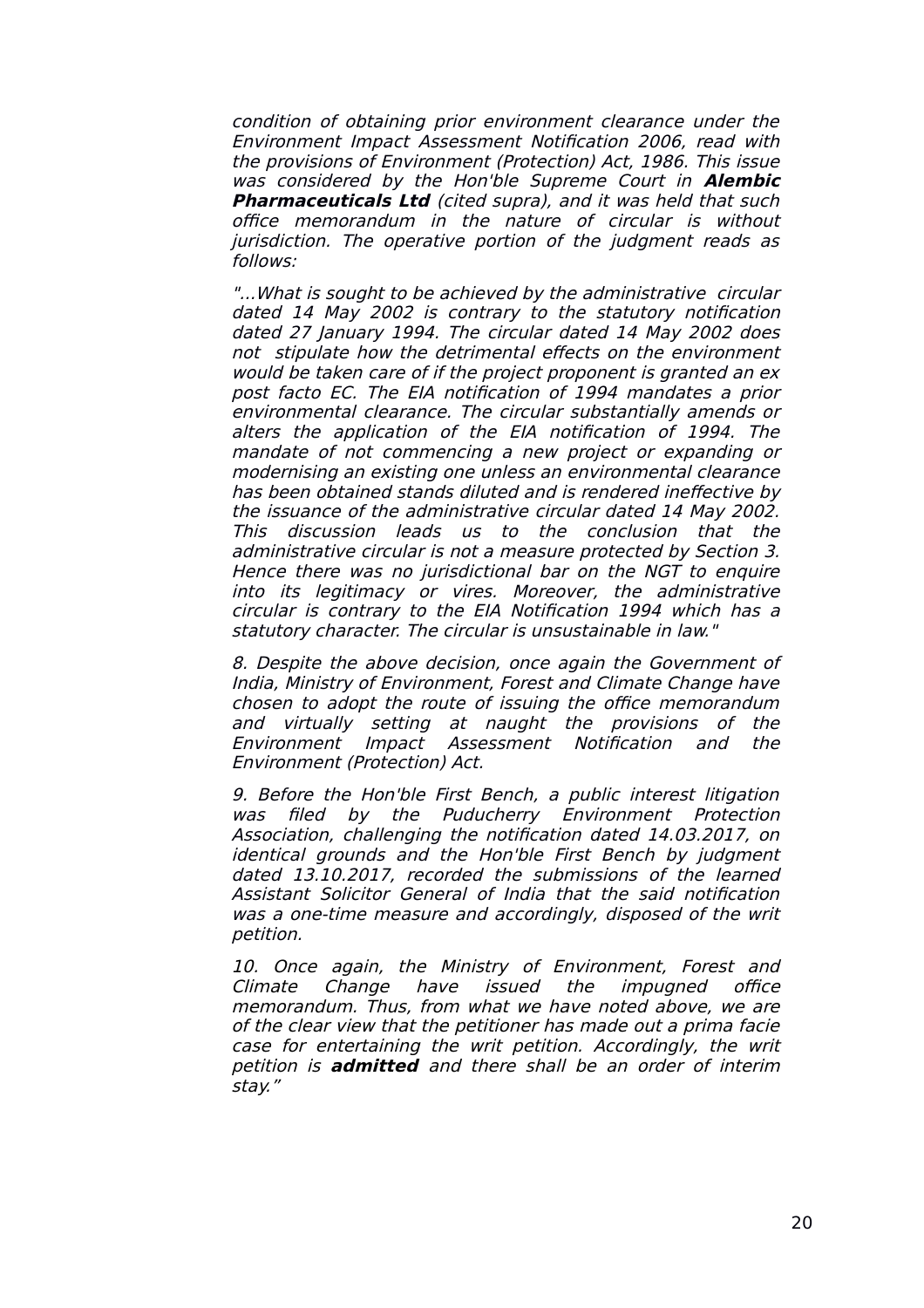46. It is true that in the case of **Puducherry Environment Protection Association v. Union of India [3](#page-20-0)** , the Division Bench of Madras High Court took note of and recorded the submission made on behalf of the Union of India that the relaxation was a one time relaxation. In view of such submission, this Court held that a one time relaxation was permissible.

47. It is, however, well settled that words and phrases and/or sentences in a judgment cannot be read in the manner of a statute, and that too out of context. The observation of the Division Bench that a one time relaxation was permissible, is not to be construed as a finding that relaxation cannot be made more than once. If power to amend or modify or relax a notification and/or order exists, the notification and/or order may be amended and/or modified as many times, as may be necessary. A statement made by counsel in Court would not prevent the authority concerned from making amendments and/or modifications provided such amendments and/or modifications were as per the procedure prescribed by law.

<span id="page-20-0"></span>48. The Division Bench of Madras High Court fell in error in staying the said office memorandum, by relying on observations made by this Court in **Alembic Pharmaceuticals Ltd.** (supra), in the context of a circular which was contrary to the statutory Environment Impact Notification of 1994. The attention of the High Court was perhaps not drawn to the fact that the notification of  $7<sup>th</sup>$  July 2021 was in pursuance of the statutory notification of 2017 which was valid. The judgment of 3 2017 SCC OnLine Mad 7056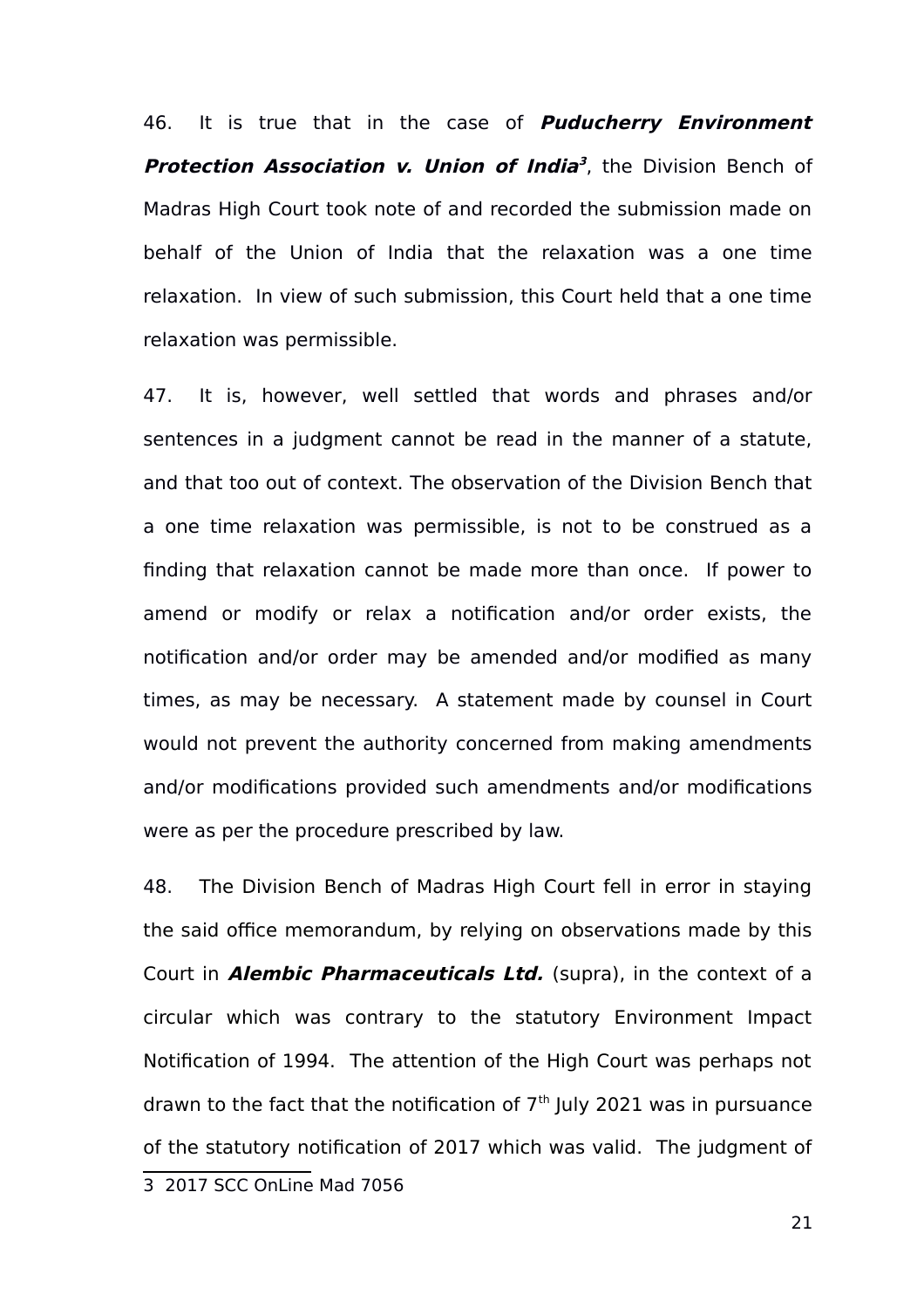this Court in **Alembic Pharmaceuticals Ltd.** (supra), was clearly distinguishable and could have no application to the office memorandum dated  $7<sup>th</sup>$  July 2021 which was issued pursuant to the notification dated 14<sup>th</sup> March 2017.

49. The Appellants have already applied for EC. The Expert Appraisal Committee of the MoEF&CC has, after scrutinizing the application of the Appellants and finding them eligible for grant of EC, recommended their cases for grant of Terms of Reference (ToR). ToR was granted to the Appellants and a public hearing had also been conducted. Only last procedural step of issuance of EC is left.

50. It is claimed that the units of the Appellants are totally non-polluting units having "Zero Trade discharge". They have been in operation for many years. In the reply affidavit filed by the State before the NGT, it was mentioned that the units were operating in good faith with valid CTOs granted by the HSPCB. It was stated that the units were not causing pollution hazards. The only thing against the units was the procedural lapse of not obtaining EC.

51. By a communication No. F. No. IA-J-110011/185/2020-IA-II(I) dated 20<sup>th</sup> July 2021 issued to the Appellant No.1, the MoEF&CC rejected the proposal for terms of reference on the purported ground that the activity of the Appellant No.1 was covered under category "A" of item 5(f) "Synthetic Organic Chemicals" of the Schedule to the EIA Notification, 2006. A similar communication was issued in respect of M/s Apcolite Polymers Pvt. Ltd. Significantly, by an order dated  $9<sup>th</sup>$  July 2021, the MoEF&CC had confirmed the minutes of an earlier meeting of the Expert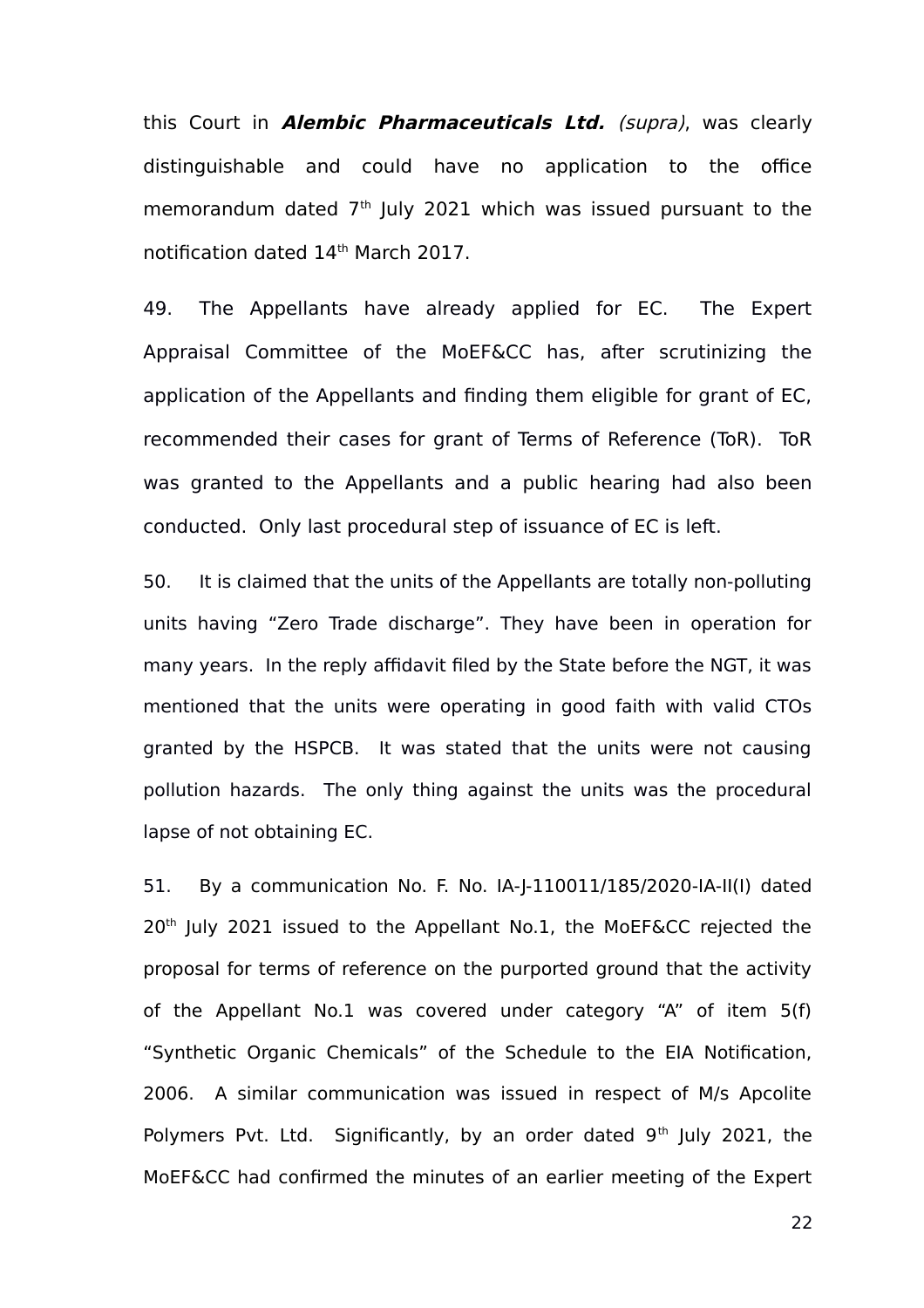Appraisal Committee and recommended issuance of ToR to the Appellant No.1, as observed above. The proposal for Terms of Reference has obviously been rejected at the final stage after the public hearing, by reason of the impugned order dated 3rd June 2021 passed by the NGT on the application of Dastak, which is under appeal.

52. This appeal was listed for admission on  $30<sup>th</sup>$  September 2021, along with an application for interim relief being I.A. No.110064 of 2021 praying for orders permitting the Appellants to operate their units during the pendency of the appeal. The appeal was heard at length at the admission stage and reserved for judgment along with the interim application by an order dated  $30<sup>th</sup>$  September 2021.

53. After receiving the communication dated  $20<sup>th</sup>$  July 2021 rejecting the proposal for Terms of Reference, the Appellants requested HSPCB to forward to the Appellants the proceedings of public hearing in respect of the manufacturing units of the Appellants. By a communication No. HSPCB/YR/2021/2830 dated 15th February 2022, HSPCB forwarded proceedings of the public hearing in respect of the Yamuna Nagar unit of the Appellant No.1. By another Communication No. HSPCB/YR/29021/2829 dated 15<sup>th</sup> February 2022 the HSPCB forwarded to the Appellant No.2 the proceedings of the public hearing held on  $3<sup>rd</sup>$ February 2022 in connection with the Yamuna Nagar Unit of the Appellant No.2.

54. The manufacturing units of the Appellants appoint about 8,000 employees and have a huge annual turnover. An establishment contributing to the economy of the country and providing livelihood ought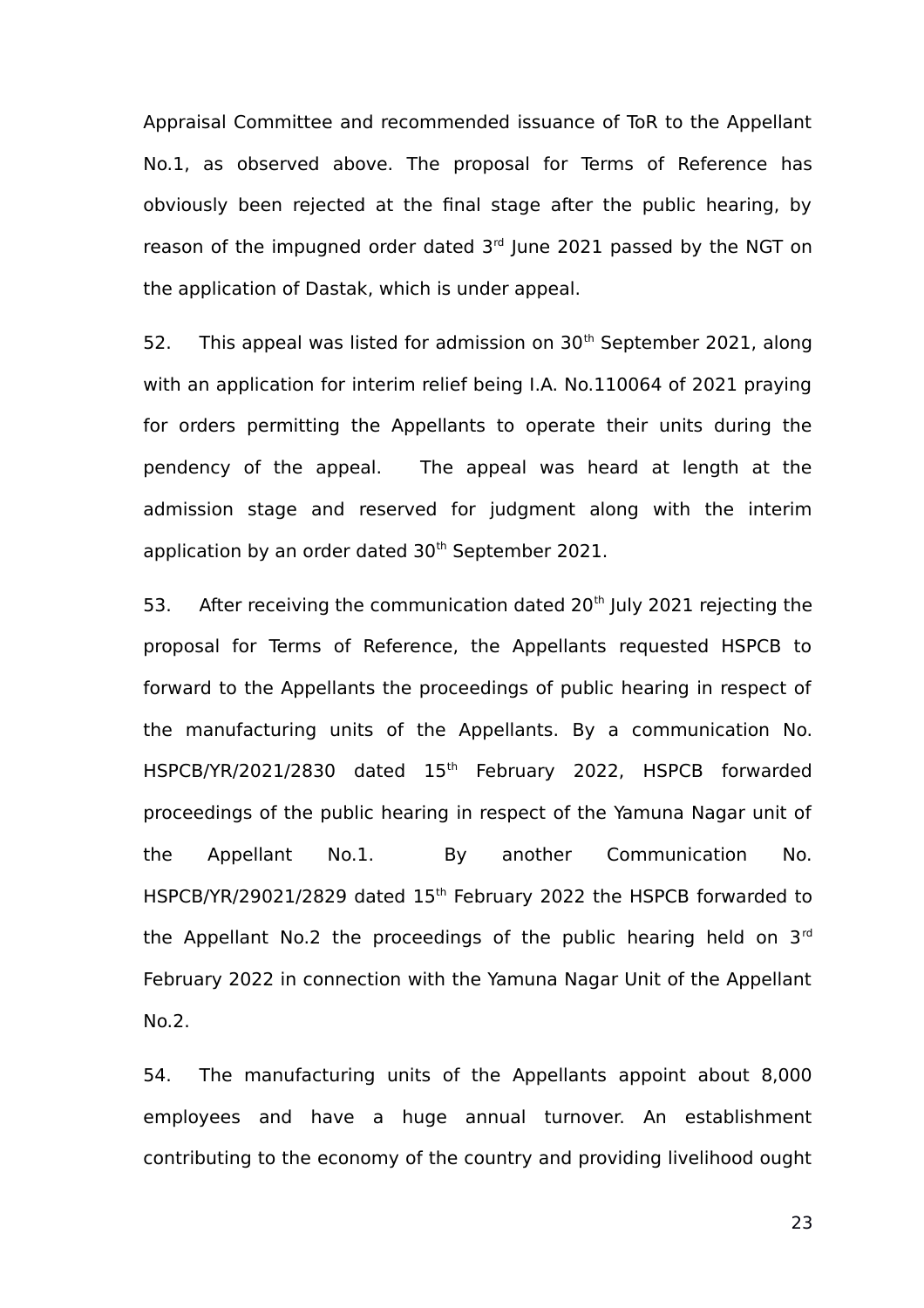not to be closed down only on the ground of the technical irregularity of not obtaining prior Environmental Clearance irrespective of whether or not the unit actually causes pollution.

# 55. In **Electrosteel Steels Limited v. Union of India [4](#page-23-0) ,** this Court held:-

**"82. The question is whether an establishment contributing to the economy of the country and providing livelihood to hundreds of people should be closed down for the technical irregularity of shifting its site without prior environmental clearance, without opportunity to the establishment to regularize its operation by obtaining the requisite clearances and permissions, even though the establishment may not otherwise be violating pollution laws, or the pollution, if any, can conveniently and effectively be checked. The answer has to be in the negative.**

**83.** The Central Government is well within the scope of its powers under Section 3 of the 1986 Act to issue directions to control and/or prevent pollution including directions for prior Environmental Clearance before a project is commenced. Such prior Environmental Clearance is necessarily granted upon examining the impact of the project on the environment. Ex-Post facto Environmental Clearance should not ordinarily be granted, and certainly not for the asking. **At the same time ex post facto clearances and/or approvals and/or removal of technical irregularities in terms of Notifications under the 1986 Act cannot be declined with pedantic rigidity, oblivious of the consequences of stopping the operation of a running steel plant.**

**84. The 1986 Act does not prohibit ex post facto Environmental Clearance.** Some relaxations and even grant of ex post facto EC in accordance with law, in strict compliance with Rules, Regulations Notifications and/or applicable orders, in appropriate cases, where the projects are in compliance with, or can be made to comply with environment norms, is in over view not impermissible. The Court cannot be oblivious to the economy or the need to protect the livelihood of hundreds of employees and others employed in the project and others dependent on the project, if such projects comply with environmental norms. \*\*\*

**88.** The Notification being SO 804(E) dated 14th March, 2017 was not an issue in Alembic Pharmaceuticals (supra). This Court was examining the propriety and/or legality of a 2002 circular which was inconsistent with the EIA Notification dated 27th January, 1994, which was statutory. Ex post facto

<span id="page-23-0"></span><sup>4</sup> 2021 SCC online SC 1247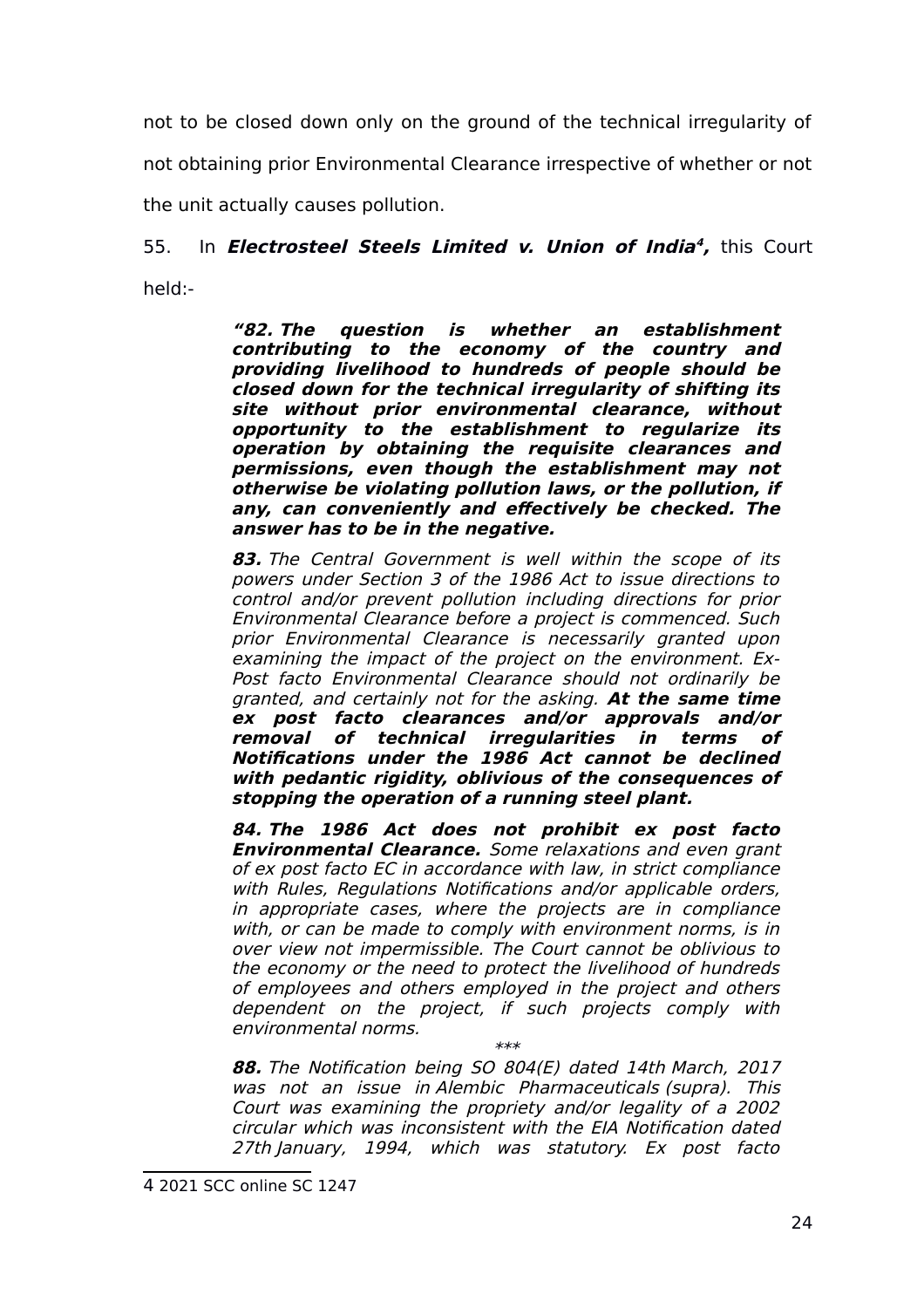environmental clearance should not however be granted routinely, but in exceptional circumstances taking into account all relevant environmental factors. Where the adverse consequences of ex post facto approval outweigh the consequences of regularization of operation of an industry by grant of ex post facto approval and the industry or establishment concerned otherwise conforms to the requisite pollution norms, ex post facto approval should be given in accordance with law, in strict conformity with the applicable Rules, Regulations and/or Notifications. **Ex post facto approval should not be withheld only as <sup>a</sup> penal measure.** The deviant industry may be penalised by an imposition of heavy penalty on the principle of 'polluter pays' and the cost of restoration of environment may be recovered from it. \*\*\*

**96.** The appeals are allowed. The impugned order is set aside. The **Respondent No. 1 shall take <sup>a</sup> decision on the application of the Appellant for revised EC in accordance with law, within three months from date. Pending such decision, the operation of the steel plant shall not be interfered with on the ground of want of EC, FC, CTE or CTO."**

56. As held by this Court in **Electrosteel Steels Limited** (supra) ex post facto Environmental Clearance should not ordinarily be granted, and certainly not for the asking. At the same time ex post facto clearances and/or approvals and/or removal of technical irregularities in terms of a Notification under the EP Act cannot be declined with pedantic rigidity, oblivious of the consequences of stopping the operation of mines, running factories and plants.

57. The 1986 Act does not prohibit ex post facto Environmental Clearance. Grant of ex post facto EC in accordance with law, in strict compliance with Rules, Regulations, Notifications and/or applicable orders, in appropriate cases, where the projects are in compliance with, or can be made to comply with environment norms, is in our view not impermissible. The Court cannot be oblivious to the economy or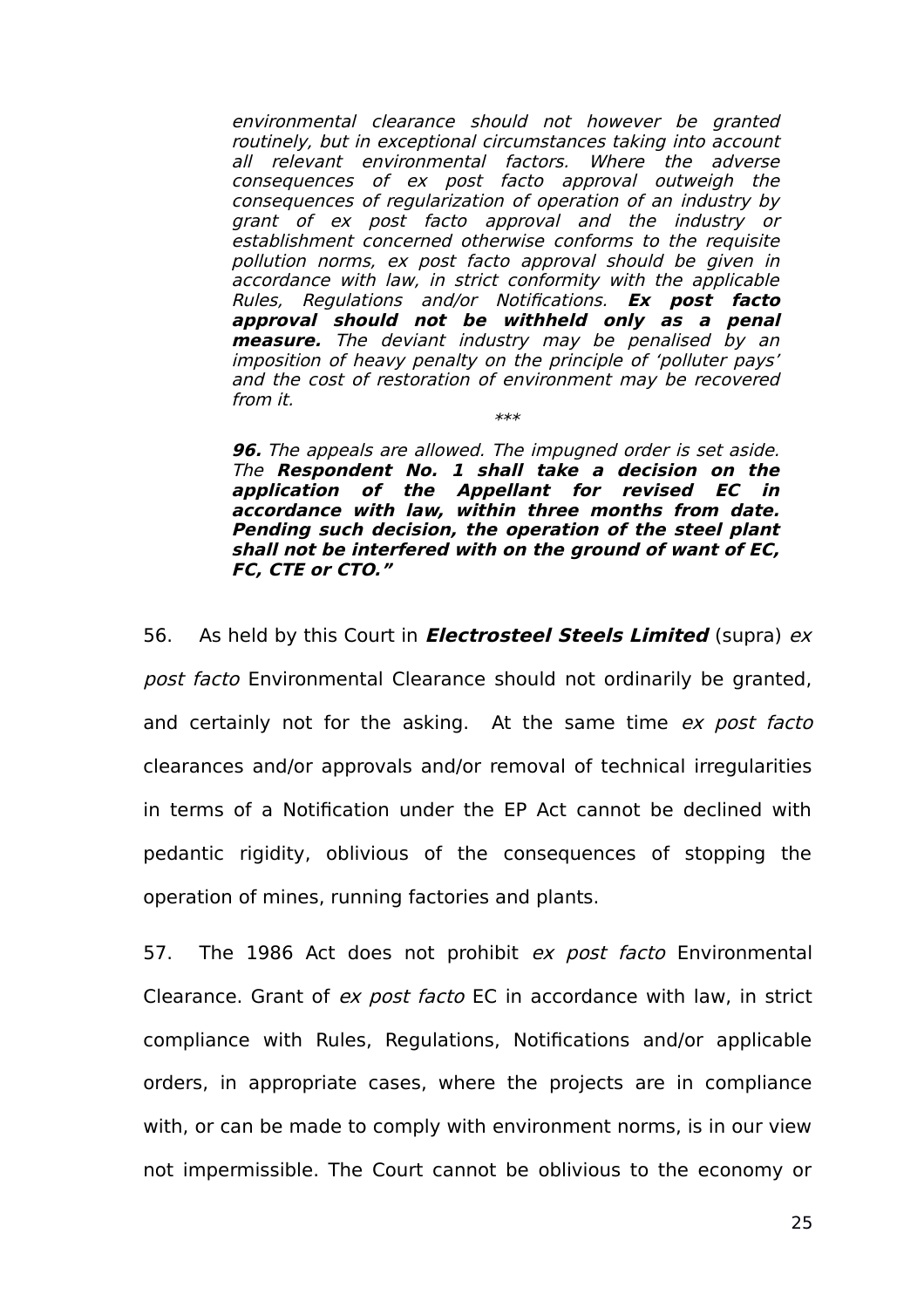the need to protect the livelihood of hundreds of employees and others employed in the project and others dependent on the project, if such

projects comply with environmental norms.

# 58. As held by a three Judge Bench of this Court in **Lafarge Umiam**

## **Mining Private Limited v. Union of India [5](#page-25-0) :-**

"119. The time has come for us to apply the constitutional "doctrine of proportionality" to the matters concerning environment as <sup>a</sup> part of the process of judicial review in contradistinction to merit review. It cannot be gainsaid that utilization of the environment and its natural resources has to be in a way that is consistent with principles of sustainable development and intergenerational equity, but balancing of these equities may entail policy choices. In the circumstances, barring exceptions, decisions relating to utilisation of natural resources have to be tested on the anvil of the well-recognized principles of judicial review. Have all the relevant factors been taken into account? Have any extraneous factors influenced the decision? Is the decision strictly in accordance with the legislative policy underlying the law (if any) that governs the field? Is the decision consistent with the principles of sustainable development in the sense that has the decisionmaker taken into account the said principle and, on the basis of relevant considerations, arrived at <sup>a</sup> balanced decision? Thus, the Court should review the decision-making process to ensure that the decision of MoEF is fair and fully informed, based on the correct principles, and free from any bias or restraint. Once this is ensured, then the doctrine of "margin of appreciation" in favour of the decision-maker would come into play."

## 59. In **Alembic Pharmaceuticals Ltd.**(supra), this Court observed:-

"27. The concept of an ex post facto EC is in derogation of the fundamental principles of environmental jurisprudence and is an anathema to the EIA notification dated 27 January 1994. It is, as the judgment in Common Cause holds, detrimental to the environment and could lead to irreparable degradation. The reason why a retrospective EC or an ex post facto clearance is alien to environmental jurisprudence is that before the issuance of an EC, the statutory notification warrants <sup>a</sup> careful application of mind, besides <sup>a</sup> study into the likely consequences of a proposed activity on the environment. An EC can be issued only after various stages of the decision-

<span id="page-25-0"></span><sup>5</sup> (2011) 7 SCC 338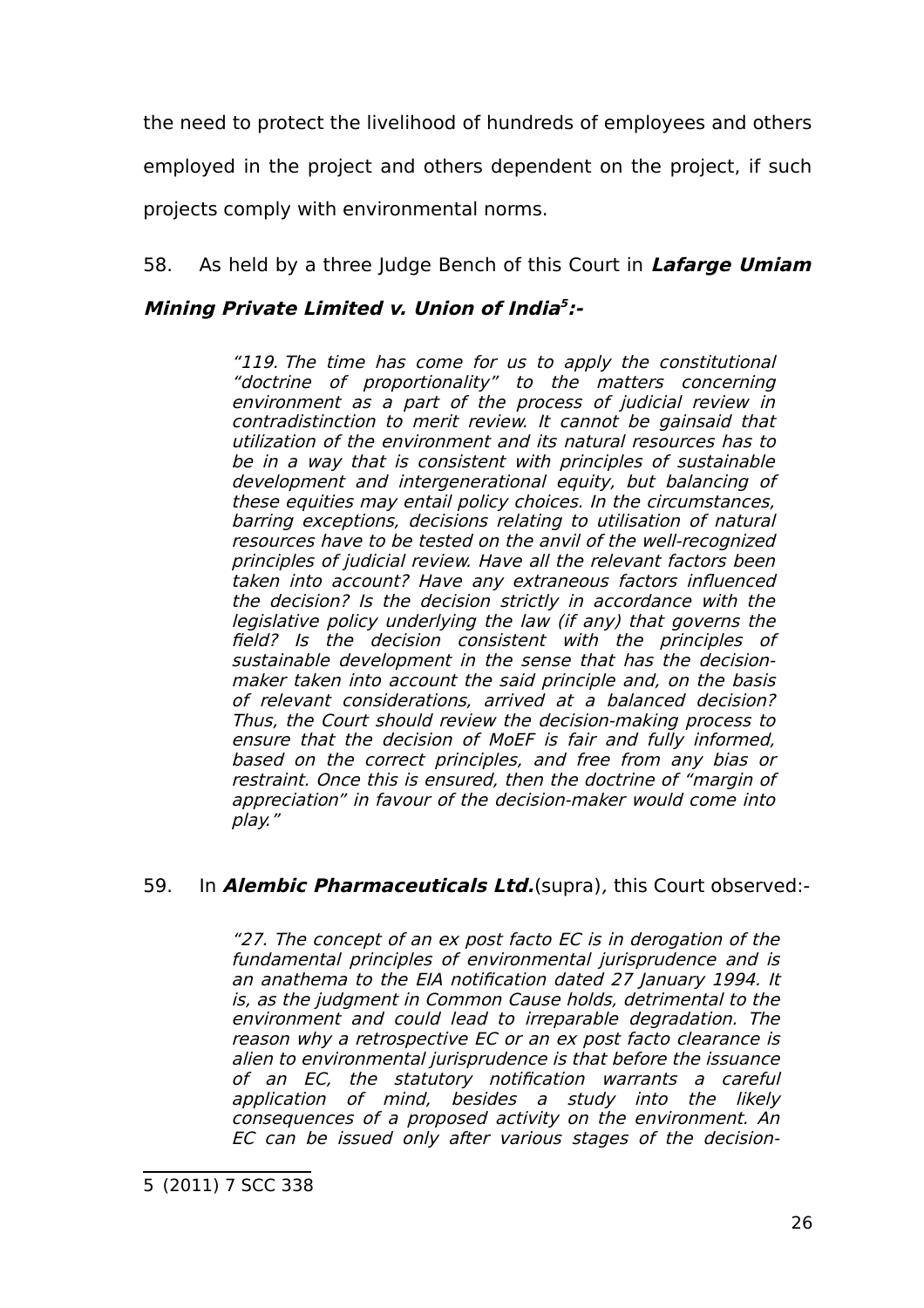making process have been completed. Requirements such as conducting a public hearing, screening, scoping and appraisal are components of the decision-making process which ensure that the likely impacts of the industrial activity or the expansion of an existing industrial activity are considered in the decision-making calculus. Allowing for an ex post facto clearance would essentially condone the operation of industrial activities without the grant of an EC. In the absence of an EC, there would be no conditions that would safeguard the environment. Moreover, if the EC was to be ultimately refused, irreparable harm would have been caused to the environment. In either view of the matter, environment law cannot countenance the notion of an ex post facto clearance. This would be contrary to both the precautionary principle as well as the need for sustainable development."

60. Even though this Court deprecated ex post facto clearances, in **Alembic Pharmaceuticals Ltd.** (supra), this Court did not direct closure of the units concerned but explored measures to control the damage caused by the industrial units. This Court held:-

> "However, since the expansion has been undertaken and the industry has been functioning, we do not deem it appropriate to order closure of the entire plant as directed by the High Court."

61. The Notification being SO. 804(E) dated 14th March 2017 was not in issue in **Alembic Pharmaceuticals Ltd.** (supra). In **Alembic Pharmaceuticals Ltd.** (supra) this Court was examining the propriety and/or legality of a 2002 circular which was inconsistent with the EIA Notification dated  $27<sup>th</sup>$  January 1994, which was statutory. The EIA Notification dated  $27<sup>th</sup>$  January 1994 has, as stated above, been superseded by the Notification dated 14<sup>th</sup> September 2006.

62. There can be no doubt that the need to comply with the requirement to obtain EC is non-negotiable. A unit can be set up or allowed to expand subject to compliance of the requisite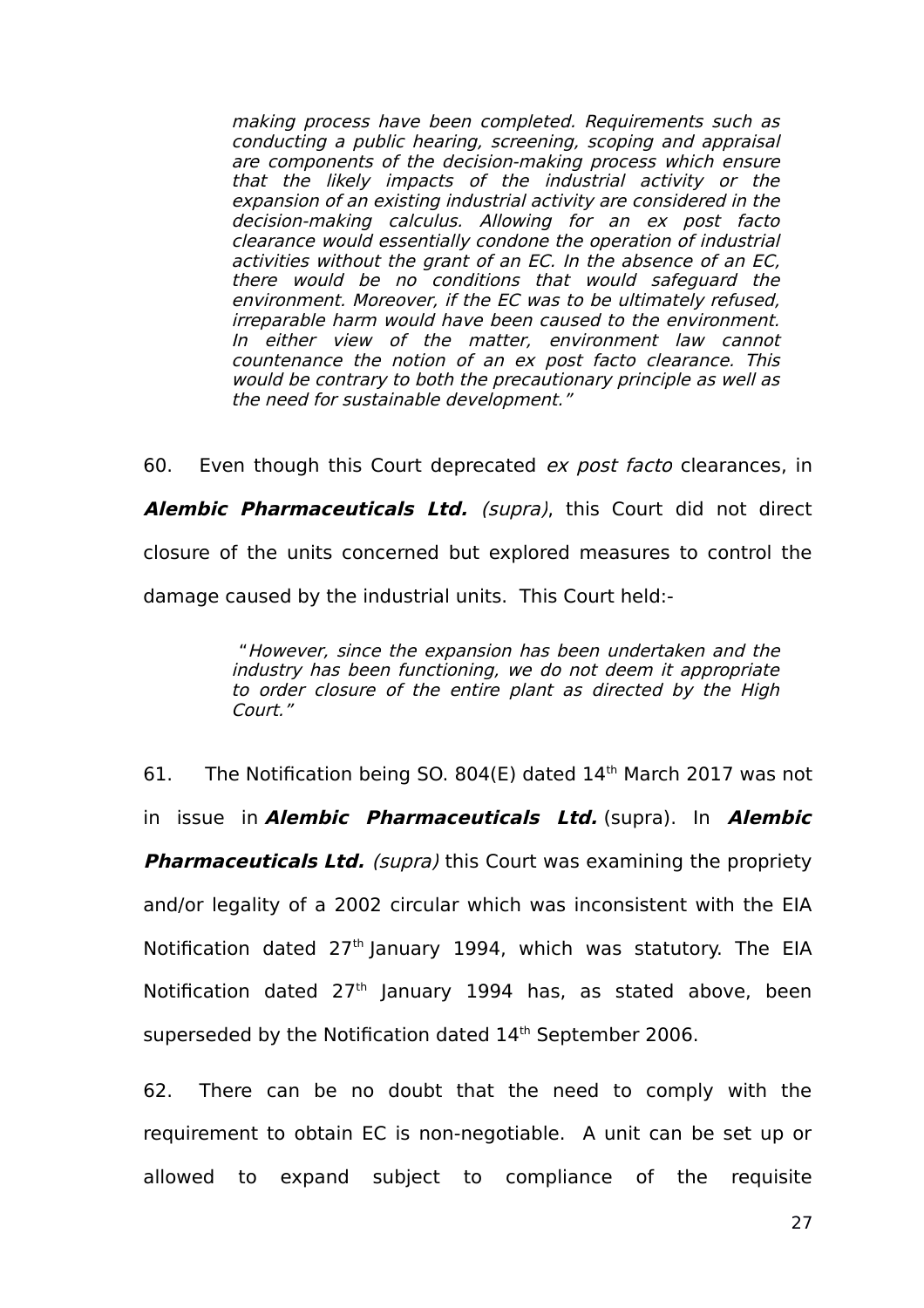environmental norms. EC is granted on condition of the suitability of the site to set up the unit, from the environmental angle, and also existence of necessary infrastructural facilities and equipment for compliance of environmental norms. To protect future generations and to ensure sustainable development, it is imperative that pollution laws be strictly enforced. Under no circumstances can industries, which pollute, be allowed to operate unchecked and degrade the environment.

63. Ex post facto environmental clearance should not be granted routinely, but in exceptional circumstances taking into account all relevant environmental factors. Where the adverse consequences of denial of ex post facto approval outweigh the consequences of regularization of operations by grant of ex post facto approval, and the establishment concerned otherwise conforms to the requisite pollution norms, ex post facto approval should be given in accordance with law, in strict conformity with the applicable Rules, Regulations and/or Notifications. The deviant industry may be penalised by an imposition of heavy penalty on the principle of 'polluter pays' and the cost of restoration of environment may be recovered from it.

64. The question in this case is, whether a unit contributing to the economy of the country and providing livelihood to hundreds of people, which has been set up pursuant to requisite approvals from the concerned statutory authorities, and has applied for ex post facto EC, should be closed down for the technical irregularity of want of prior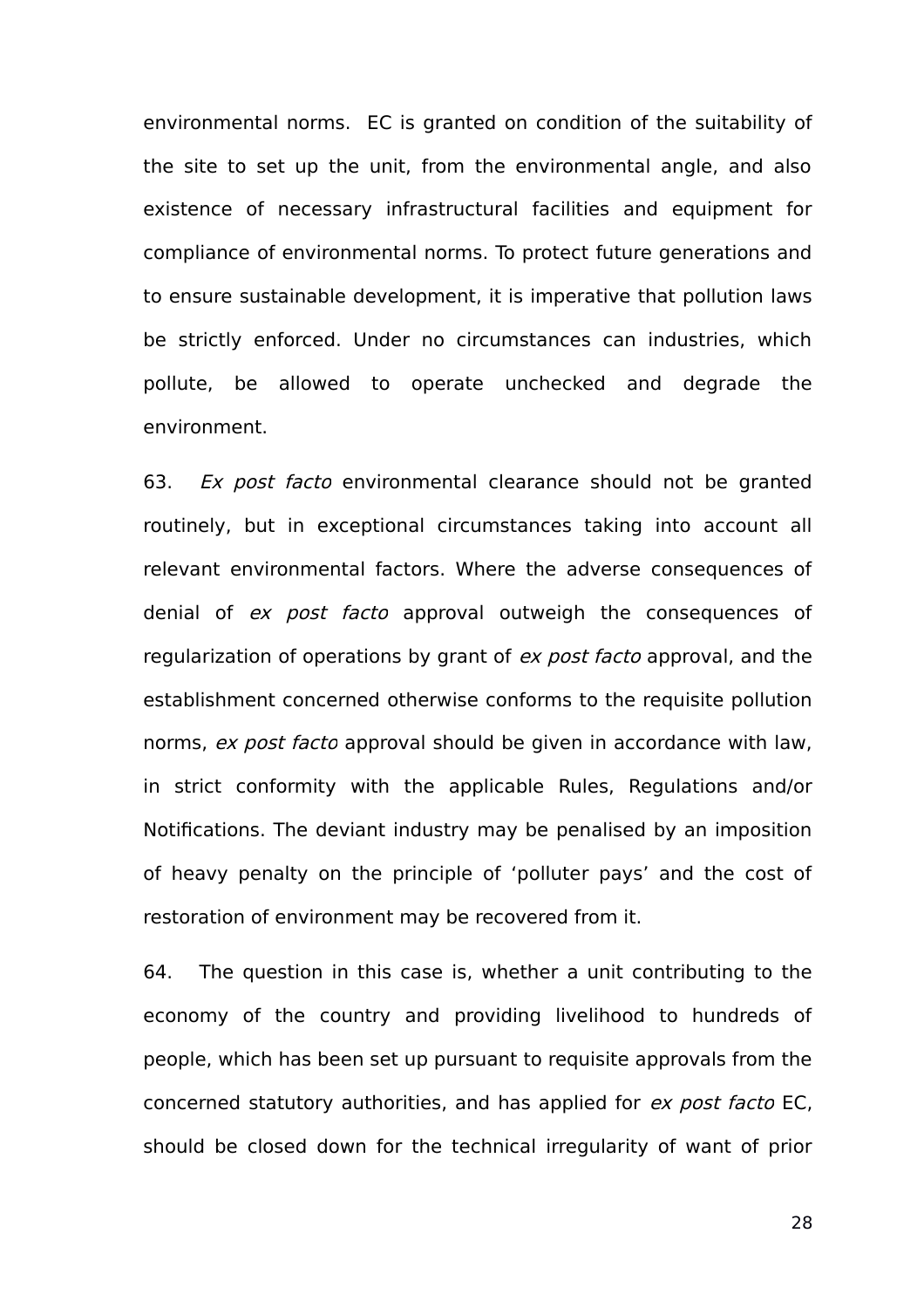environmental clearance, pending the issuance of EC, even though it may not cause pollution and/or may be found to comply with the required norms. The answer to the aforesaid question has to be in the negative, more so when the HSPCB was itself under the misconception that no environment clearance was required for the units in question. HSPCB has in its counter affidavit before the NGT clearly stated that a decision was taken to regularize units such as the Apcolite Yamuna Nagar and Pahwa Yamuna Nagar Units, since requisite approvals had been granted to those units, by the concerned authorities on the misconception that no EC was required.

65. It is reiterated that the 1986 Act does not prohibit ex post facto EC. Some relaxations and even grant of ex post facto EC in accordance with law, in strict compliance with Rules, Regulations, Notifications and/or applicable orders, in appropriate cases, where the projects are in compliance with environment norms, is not impermissible. As observed by this Court in **Electrosteel Steels Limited** (supra), this Court cannot be oblivious to the economy or the need to protect the livelihood of hundreds of employees and others employed in the units and dependent on the units in their survival.

66. Ex post facto EC should not ordinarily be granted, and certainly not for the asking. At the same time ex post facto clearances and/or approvals cannot be declined with pedantic rigidity, regardless of the consequences of stopping the operations. This Court is of the view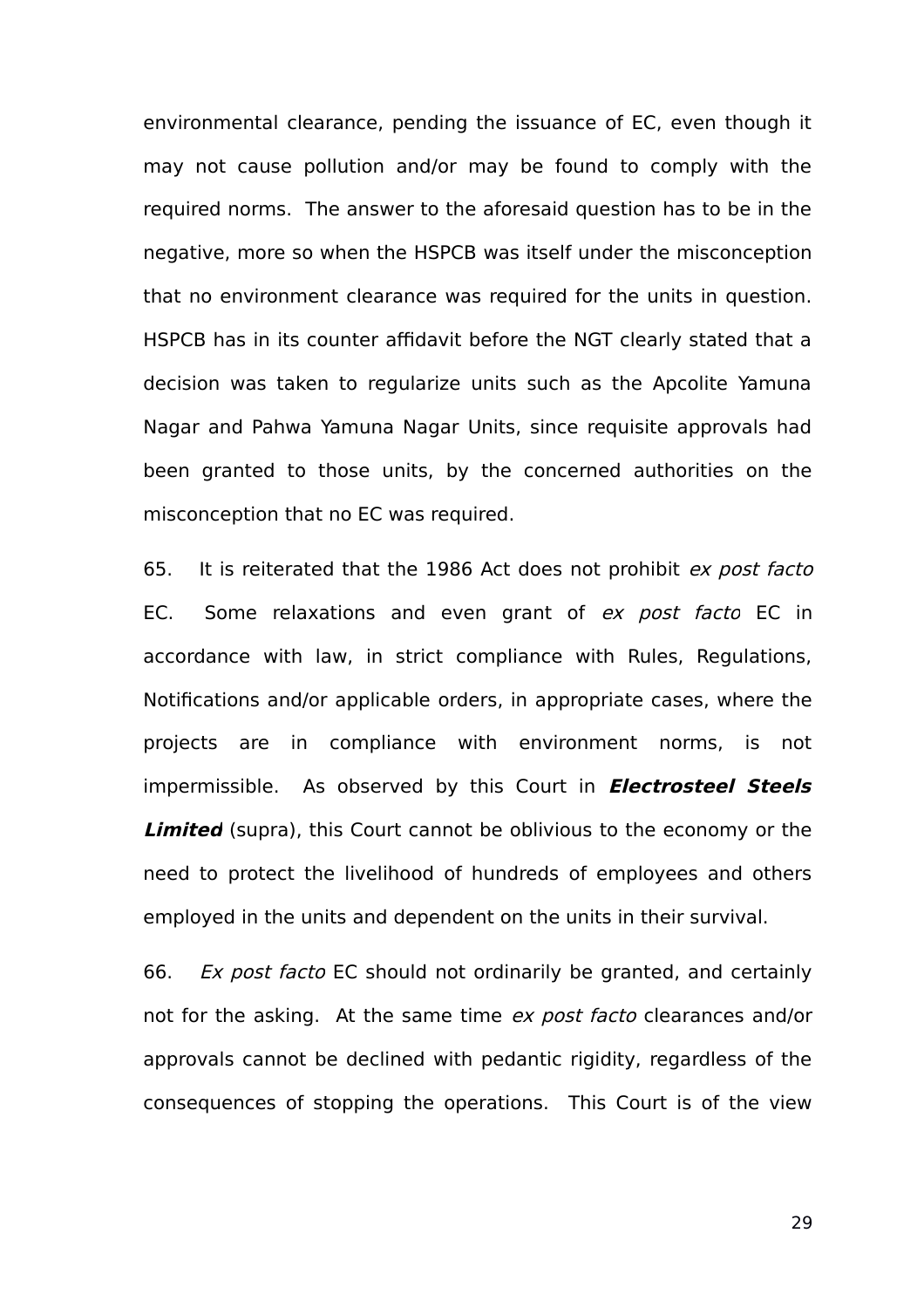that the NGT erred in law in directing that the units cannot be allowed to function till compliance of the statutory mandate.

67. Accordingly, the appeal is allowed. The impugned order is set aside in so far as the same is applicable to the units of the Appellants established and operated pursuant to CTE and CTO from the HSPCB in respect of which applications for ex post facto EC have been filed. The Respondent shall take a decision on the applications of the Appellants for EC in accordance with law within one month from date. Pending decision, the operation of the Pahwa Yamuna Nagar Unit and the Apcolite Yamuna Nagar Unit, in respect of which consents have been granted and even public hearing held in connection with grant of EC, shall not be interfered with.

68. The Appellants will be allowed to operate the units. Electricity, if disconnected, shall be restored subject to payment of charges, if any. If the application for EC is rejected on the ground of any contravention on the part of the Appellants, it will be open to the Respondents to disconnect the supply of electricity.

69. The Union of India had proceeded with the application for EC and even public hearing had been held. Counsel appearing on behalf of the Union of India contended that the Appellant had not submitted its final application for EC, after public hearing. It is not clear what more was required of the Appellants. Be that as it may, the Union of India shall, within three working days from the date of receipt of a copy of this judgment and order, inform the Appellants in writing of whether